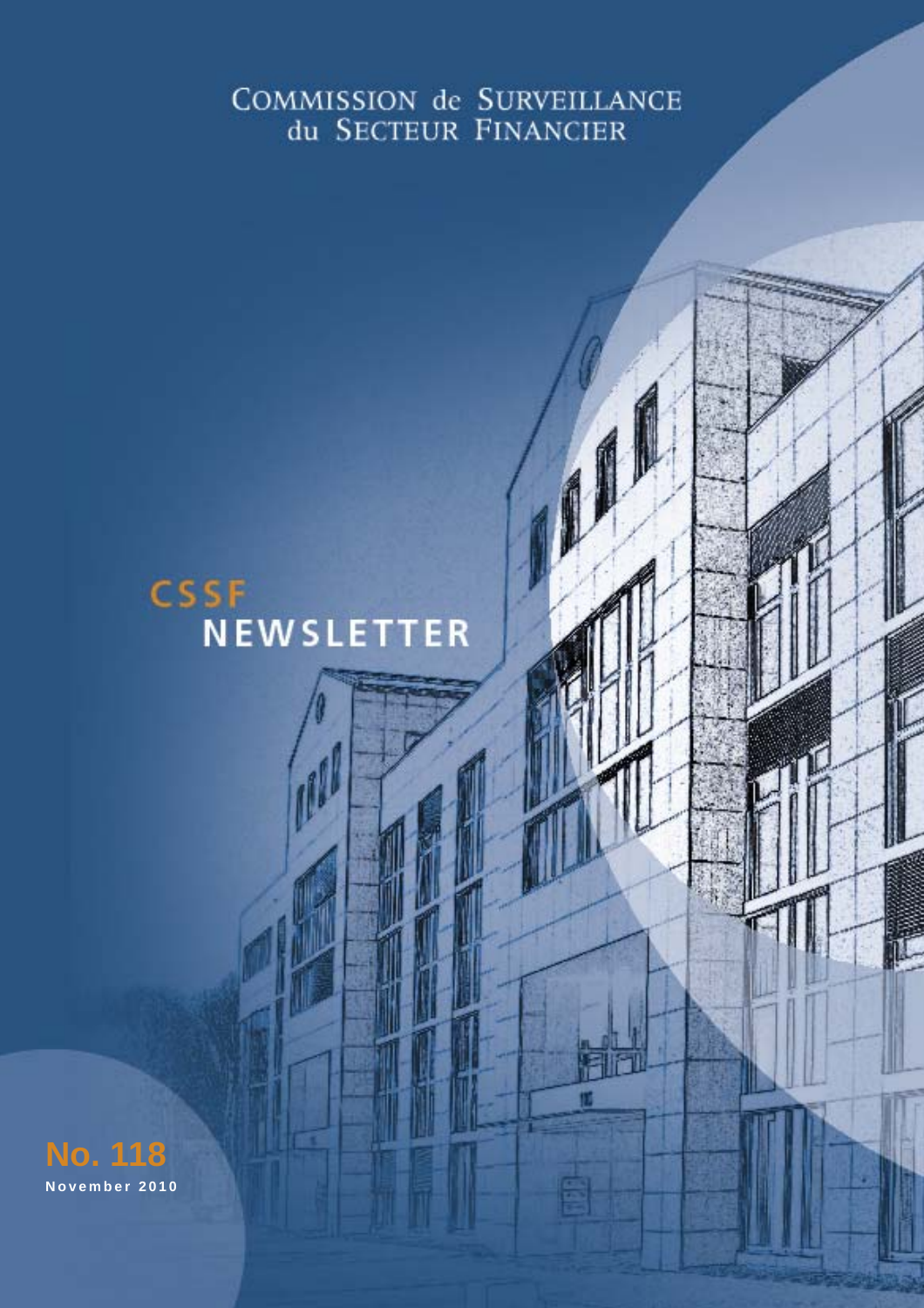# **HUMAN RESOURCES**

Since the publication of the last Newsletter, the CSSF has recruited 6 new agents who were assigned to the following departments:

#### **Supervision of banks**

Felipe ARAYA HEYART

Bettina EISELE

#### **Supervision of pension funds, SICARs and securitisation undertakings**

Nicolas BECKRICH

#### **Supervision of securities markets**

Brice ROBRETEAU Hary SUTTOR

#### **Supervision of investment firms**

Patrice MACK

Following the departure of one agent, the CSSF counts 353 agents of which 188 are men and 165 are women as at 1 November 2010.

# **NATIONAL REGULATION**

- **Ministerial regulation of 8 November 2010 amending Annex I C of Grand-ducal regulation of 29 October 2010 implementing the law of 27 October 2010 relating to the implementation of United Nations Security Council resolutions as well as acts adopted by the European Union concerning prohibitions and restrictive measures in financial matters in respect of certain persons, entities and groups in the context of the combat against terrorist financing**

Law of 27 October 2010 enhancing the anti-money laundering and counter terrorist **financing legal framework; organising the controls of physical transport of cash entering, transiting through or leaving the Grand Duchy of Luxembourg; implementing United Nations Security Council resolutions and acts adopted by the European Union on prohibitions and restrictive measures in financial matters against certain persons, entities and groups in the context of combating terrorist financing**;

amending:

- 1. the Penal Code;
- 2. the Code of Criminal Procedure;
- 3. the law of 7 March 1980 on the organisation of the judicial system, as amended;

4. the law of 12 November 2004 on the fight against money laundering and terrorist financing, as amended;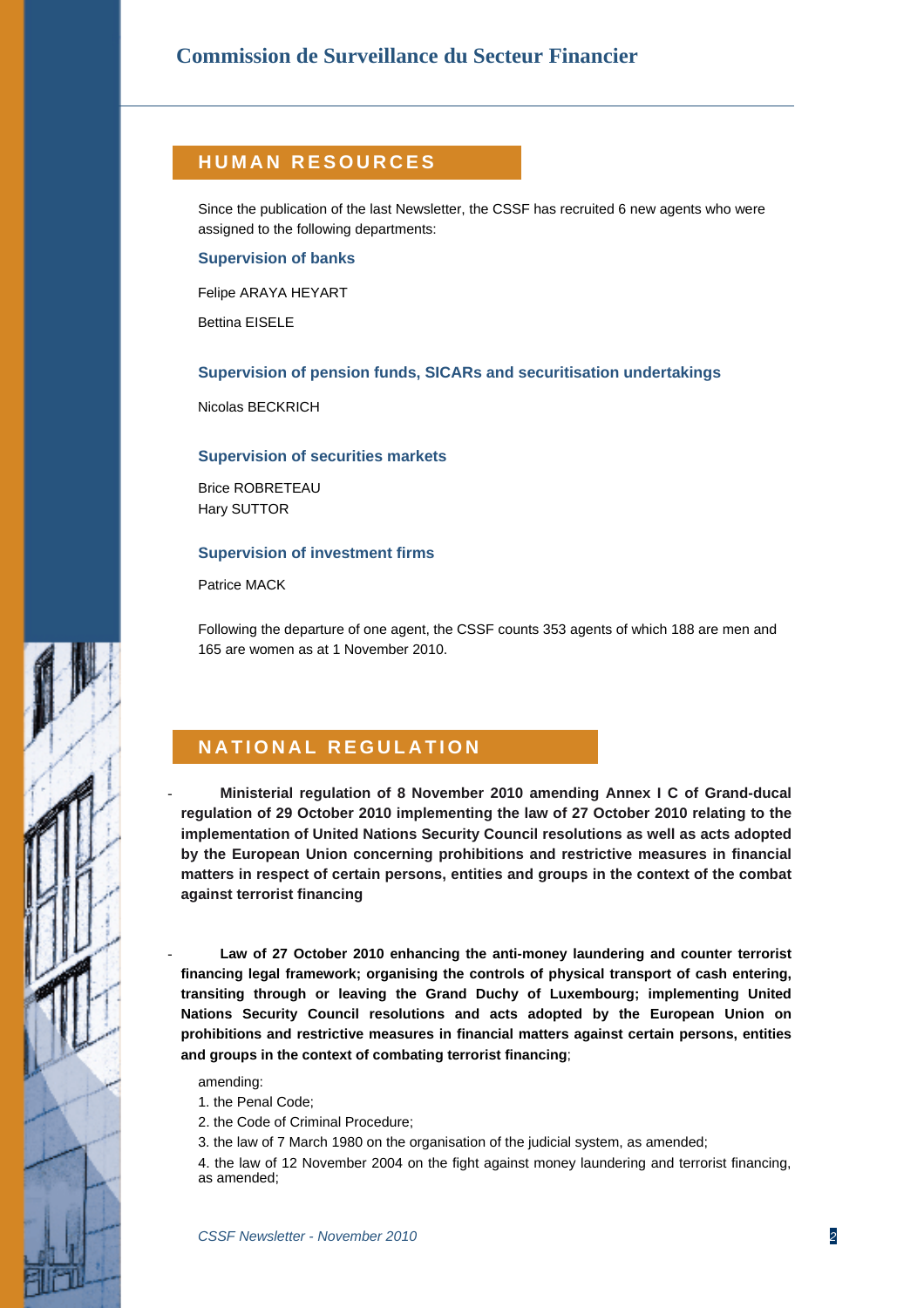5. the law of 19 February 1973 on the sale of medicinal substances and the fight against drug addiction, as amended;

6. the law of 11 April 1985 approving the Convention on the Physical Protection of Nuclear Material, opened for signature at Vienna and New York on 3 March 1980, as amended;

7. the law of 31 January 1948 as amended concerning air navigation, as amended;

8. the law of 20 June 2001 on extradition;

9. the law of 17 March 2004 on the European arrest warrant and surrender procedures between Member States of the European Union;

10. the law of 8 August 2000 concerning international mutual legal assistance in criminal matters;

11. the law of 23 December 1998 establishing a financial sector supervisory commission ("Comission de surveillance du Secteur financier");

12. the law of 5 April 1993 on the financial sector, as amended;

13. the law of 6 December 1991 on the insurance sector, as amended;

14. the law of 9 December 1976 on the organisation of the profession of notary, as amended;

15. the law of 10 August 1991 on the legal profession, as amended;

16. the law of 10 June 1999 relating to the organisation of the accounting profession, as amended;

17. the law of 18 December 2009 concerning the audit profession;

18. the law of 20 April 1977 on gaming and betting relating to sporting events, as amended;

19. the law of 17 March 1992 approving the United Nations Convention against Illicit Traffic in Narcotic Drugs and Psychotropic Substances signed in Vienna on 20 December 1988, as amended;

20. the law of 14 June 2001 approving the Council of Europe Convention on Laundering, Search, Seizure and Confiscation of the Proceeds from Crime, signed in Strasbourg on 8 November 1990, as amended;

21. the law of 20 March 1970 concerning the reorganisation of the *Administration de l'Enregistrement et des Domaines* (the Luxembourg VAT authority), as amended.

- **Grand-ducal regulation of 29 October 2010 enforcing the law of 27 October 2010 implementing United Nations Security Council resolutions and acts adopted by the European Union on prohibitions and restrictive measures in financial matters against certain persons, entities and groups in the context of combating terrorist financing**

- **CSSF regulation N°10-03 on the training record to be presented by candidate** *réviseurs d'entreprises* **when applying for registration for the** *examen d'aptitude professionnelle*

# **SANCTIONS**

#### **Sanctions against entities**

- In accordance with Article 63 of the law of 5 April 1993 on the financial sector, the CSSF fined two managers of a PFS for refusing to provide, within the allotted time limit, information and documents relating to the end of the financial year, requested by the CSSF.
- About fifty administrative fines (amendes d'ordre) have been imposed on the managers of 14 SICARs (investment companies in risk capital) for non filing or delayed filing of the audited annual reports and management letters concerning the financial year 2009.

**CSSF Newsletter - November 2010** 3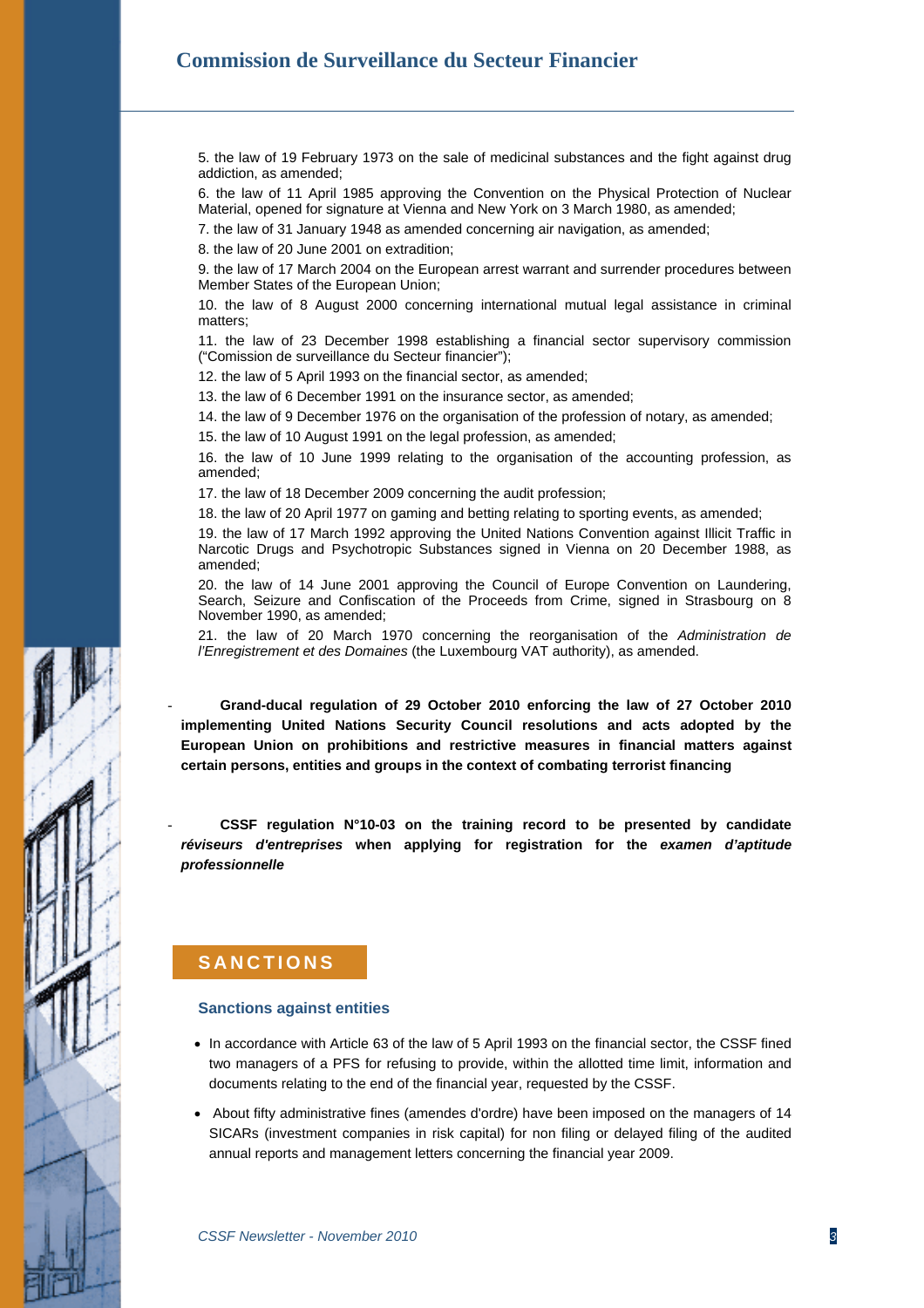• In accordance with Article 108(1) of the law of 20 December 2002 relating to undertakings for collective investment, the CSSF imposed administrative fines on the managers of several UCIs for non filing of audited annual reports within the allotted time limit.

# **PRES S REL E A S E**

#### *PROFIT AND LOSS ACCOUNT OF CREDIT INSTITUTIONS AS AT 30 SEPTEMBER 2010*

#### **Press release 10/22 of 2 November 2010**

*The Commission de Surveillance du Secteur Financier estimates results before provisions of the Luxembourg banking sector at EUR 3,925 million as at 30 September 2010. The result before provisions sharply decreased by 19.5% compared to the third quarter of 2009.* 

*The profits and losses reported by the banks in the third quarter are in line with the results published on 30 June 2010. The interest-rate margin continued its decline on an annual basis due to the less attractive transformation conditions, whereas commissions received further progressed in the wake of the recovery of stock market values since their floor levels in the first quarter of 2009. Other net income which is greatly influenced by the fair value variations of securities held by banks continued to decrease. When taking these developments into account, the banking income dropped by 9.7% year-on-year.* 

*In the light of the 4.9% increase of the general expenses which are partly due to the social expenditure generated by the cut in banking staff, the result before provisions decreased by 19.5% as at 30 September 2010 compared to last year.* 

#### *Profit and loss account as at 30 September 2010*

| <b>Items in million EUR</b>       | September 2009 | September 2010 | %        |
|-----------------------------------|----------------|----------------|----------|
| Interest-rate margin <sup>1</sup> | 5.063          | 4,285          | -15.4%   |
| Commissions received              | 2,438          | 2,641          | $+8.4%$  |
| Other net income                  | 658            | 442            | $-32.8%$ |
| <b>Banking income</b>             | 8,159          | 7,368          | $-9.7\%$ |
| Staff costs                       | 1,830          | 1,907          | $+4.2%$  |
| Other general expenses            | 1,451          | 1,537          | $+5.9%$  |
| <b>General expenses</b>           | 3,281          | 3,443          | +4.9%    |
| <b>Result before provisions</b>   | 4,878          | 3,925          | $-19.5%$ |

*1 Including dividends received from subsidiaries*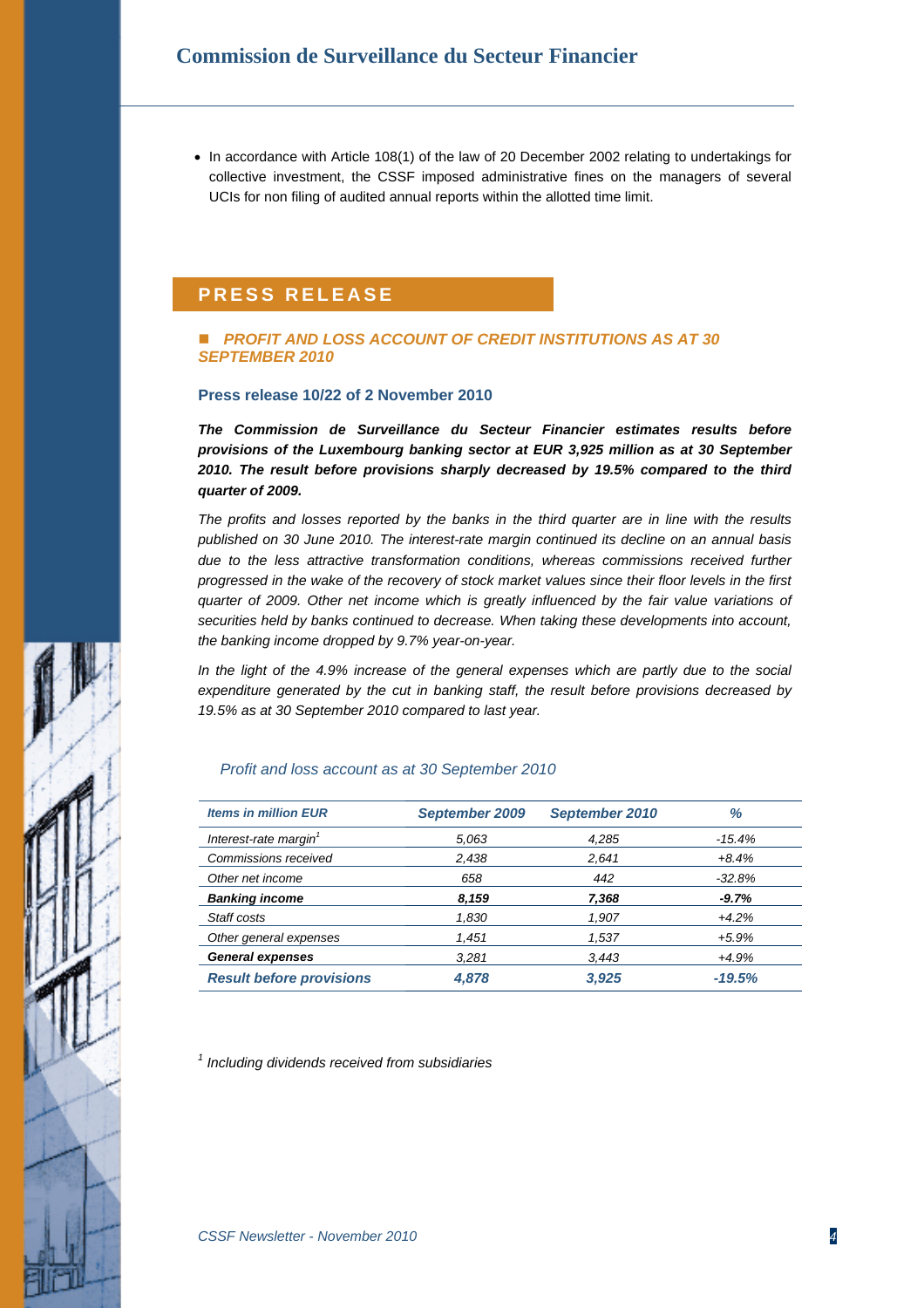#### *GLOBAL SITUATION OF UNDERTAKINGS FOR COLLECTIVE INVESTMENT AND SPECIALISED INVESTMENT FUNDS AT THE END OF SEPTEMBER 2010*

**Press release 10/21 of 26 October 2010** 

#### *I. Overall situation*

*As at 30 September 2010, total net assets of undertakings for collective investment and specialised investment funds reached EUR 2,083.740 billion compared to EUR 2,068.990 billion as at 31 August 2010, i.e. a 0.71% growth over one month. Over the last twelve months, the volume of net assets increased by 17.47%.* 

*Overall, the Luxembourg UCI industry registered a positive variation amounting to EUR 14.750 billion during September. This positive variation is composed of EUR 5.161 billion (+0.25%) resulting from the positive impact of the financial markets and EUR 9.589 billion (+0.46%) originating from positive net issues.* 



*The number of undertakings for collective investment (UCIs) and specialised investment funds (SIFs) taken into consideration totalled 3,633 as against 3,614 in the previous month. A total of 2,248 entities have adopted an umbrella structure, which represents 11,370 sub-funds. When adding the 1,385 entities with a traditional structure to the previous figure, a total of 12,755 entities are active in the financial centre.* 

*As regards the impact of the financial markets and net capital investment on Luxembourg UCIs, the following can be said about September 2010.* 

*The 7% decrease of USD against EUR negatively impacted the net assets of all categories of UCIs investing in USD-denominated securities.*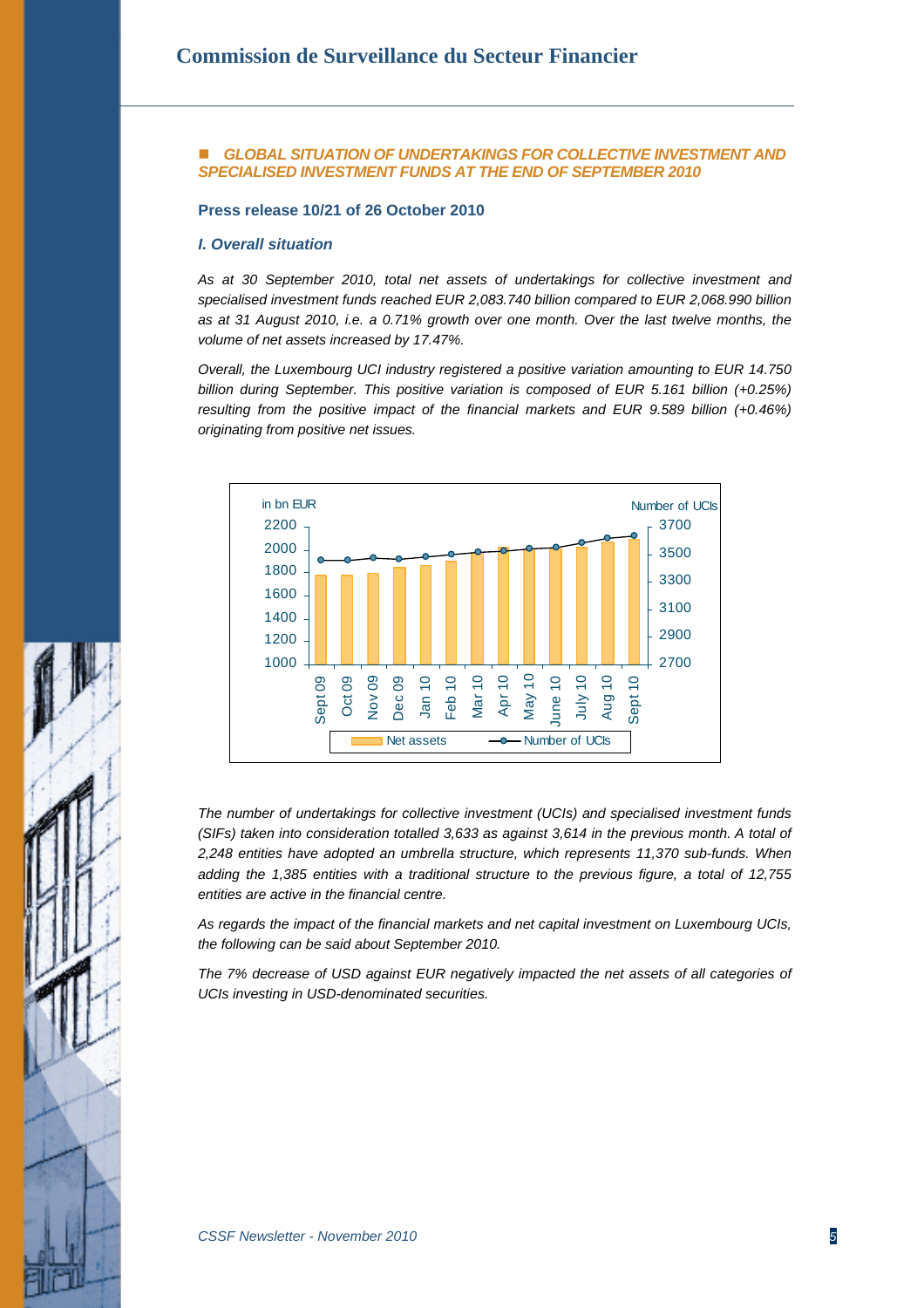*The publication, in September, of better than expected economic indicators resulted in a positive performance of most equity markets which in return positively influenced net assets of equity UCIs. Only Japanese equity UCIs registered a negative impact due to the depreciation of YEN as compared to EUR.* 

|                           | Market variation | Net issues |
|---------------------------|------------------|------------|
| Global market equities    | 2.29%            | $-0.57%$   |
| European equities         | 4.06%            | $-0.06%$   |
| US equities               | 2.48%            | $-0.85\%$  |
| Japanese equities         | $-0.55%$         | $-0.94%$   |
| Eastern European equities | 1.66%            | $-0.01%$   |
| Asian equities            | 4.09%            | 1.89%      |
| Latin American equities   | 3.38%            | 0.95%      |
| Other equities            | 3.30%            | 1.28%      |

#### *Development of equity UCIs during the month of September 2010\**

*\* Variation in % of net assets as compared to the previous month* 

*On the European government bond market, the problems of sovereign debt of some European countries slightly increased the yield rate of government bonds. Consequently, European bond UCIs registered price decreases and suffered a negative capital investment in September.* 

*In the United States, the American central bank's obvious will to continue repurchasing government bonds and thus pursuing its expansive monetary policy contributed to the fall in the yield rates of American government bonds. The resulting increase of American bond UCIs went with a positive net capital investment in September.* 

#### *Development of fixed-income UCIs during the month of September 2010\**

|                            | Market variation | Net issues |
|----------------------------|------------------|------------|
| EUR money market           | $-1.34%$         | $-3.57\%$  |
| <b>USD money market</b>    | -7.05%           | 2.64%      |
| Global market money market | $-0.95%$         | $-2.67%$   |
| EUR-denominated bonds      | $-2.25%$         | $-1.04%$   |
| USD-denominated bonds      | $-5.68%$         | 3.30%      |
| Global market bonds        | $-2.07%$         | 1.11%      |
| <b>High Yield bonds</b>    | $-0.83%$         | 5.71%      |
| <b>Others</b>              | $-1.65%$         | $-0.35%$   |

*\* Variation in % of net assets as compared to the previous month* 

*The development of net assets of Luxembourg diversified income UCIs and of funds of funds during the month of September is illustrated in the table below:* 

*Diversified income UCIs and funds of funds during the month of September 2010\** 

|                         | Market variation | Net issues |
|-------------------------|------------------|------------|
| <b>Diversified UCIs</b> | 2.90%            | $1.22\%$   |
| Funds of funds          | 0.88%            | 0.39%      |

• *Variation in % of net assets as compared to the previous month*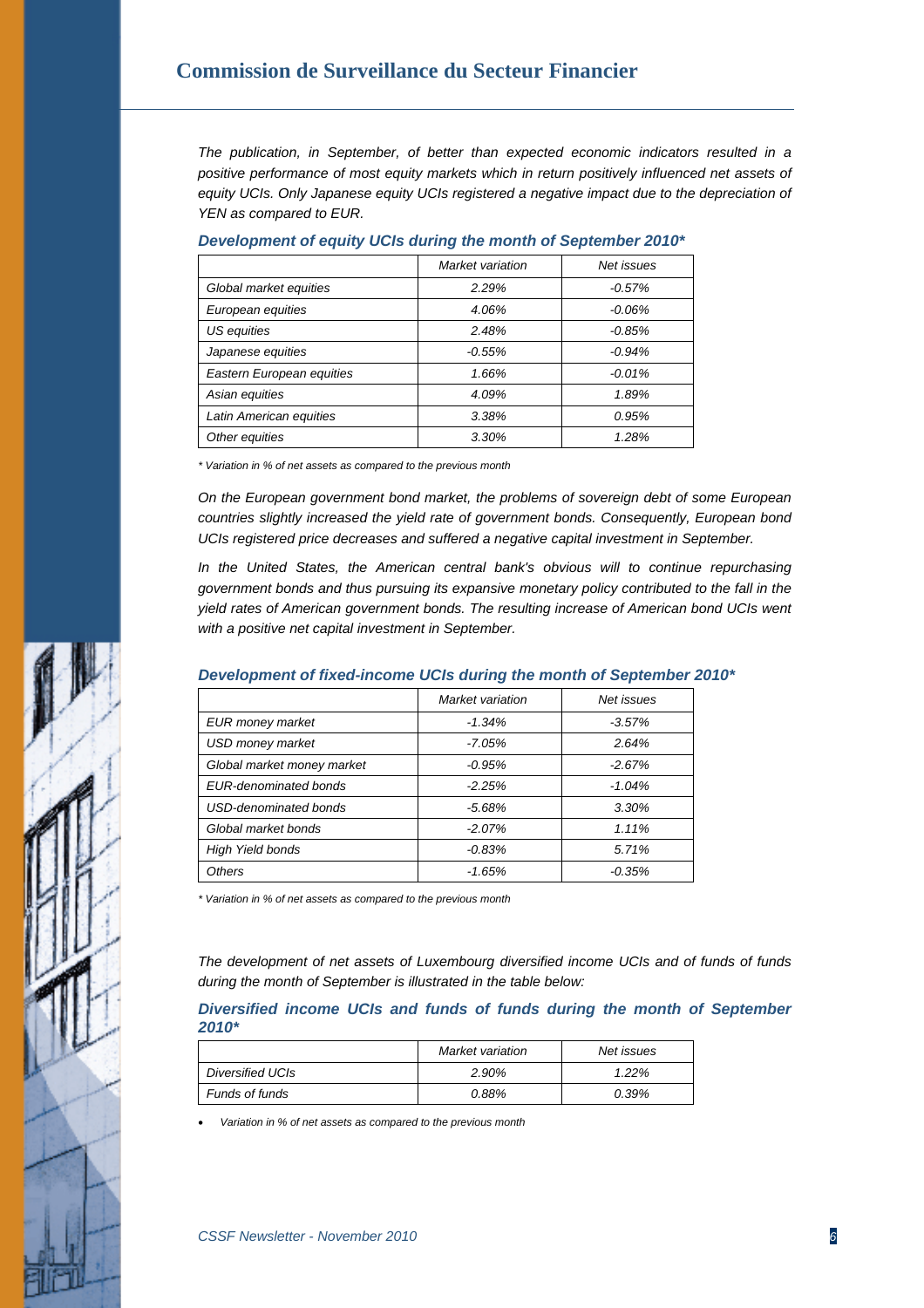# *II. Breakdown of the number and the net assets of UCIs according to Parts I and II of the 2002 law and SIFs*

|            |               | <b>PART I UCIS</b>  |               | <b>PART II UCIS</b> | <b>SIFs</b>   |                     | <b>TOTAL</b>  |                     |
|------------|---------------|---------------------|---------------|---------------------|---------------|---------------------|---------------|---------------------|
|            | <b>NUMBER</b> | NET                 | <b>NUMBER</b> | <b>NET ASSETS</b>   | <b>NUMBER</b> | <b>NET</b>          | <b>NUMBER</b> | <b>NET ASSETS</b>   |
|            |               | <b>ASSETS</b>       |               | (in bn $\epsilon$ ) |               | <b>ASSETS</b>       |               | (in bn $\epsilon$ ) |
|            |               | (in bn $\epsilon$ ) |               |                     |               | (in bn $\epsilon$ ) |               |                     |
| 31/12/2006 | 1,469         | 1,516.540€          | 552           | 249.916€            | 217           | 78.394€             | 2,238         | 1,844.850€          |
| 31/01/2007 | 1,482         | 1,558.650€          | 556           | 256.698€            | 222           | 80.462€             | 2,260         | 1,895.810€          |
| 28/02/2007 | 1,490         | 1,568.660€          | 561           | 259.029€            | 227           | 81.018€             | 2,278         | 1,908.707€          |
| 31/03/2007 | 1,457         | 1,580.732 €         | 563           | 265.013€            | 228           | 81.615€             | 2,248         | 1,927.360€          |
| 30/04/2007 | 1,461         | 1,613.851€          | 571           | 269.882 €           | 244           | 83.263€             | 2,276         | 1,966.996€          |
| 31/05/2007 | 1,469         | 1,660.616€          | 578           | 277.244€            | 255           | 86.802€             | 2,302         | 2,024.662 €         |
| 30/06/2007 | 1,492         | 1,675.029€          | 584           | 283.491€            | 276           | 88.502€             | 2,352         | 2,047.022 €         |
| 31/07/2007 | 1,519         | 1,676.027€          | 586           | 285.907€            | 302           | 91.043€             | 2,407         | 2,052.977€          |
| 31/08/2007 | 1,538         | 1,649.820€          | 585           | 288.727€            | 337           | 96.757€             | 2,460         | 2,035.304€          |
| 30/09/2007 | 1,547         | 1,668.478€          | 588           | 289.818€            | 366           | 100.848€            | 2,501         | 2,059.144€          |
| 31/10/2007 | 1,599         | 1,713.963€          | 608           | 297.171€            | 411           | 112.385€            | 2,618         | 2,123.519€          |
| 30/11/2007 | 1,639         | 1,652.126€          | 618           | 294.554€            | 504           | 117.117€            | 2,761         | 2,063.797€          |
| 31/12/2007 | 1,653         | 1,646.341 €         | 643           | 295.939€            | 572           | 117.115€            | 2,868         | 2,059.395€          |
| 31/01/2008 | 1,662         | 1,539.494 €         | 653           | 293.197€            | 617           | 118.450€            | 2,932         | 1,951.141 €         |
| 29/02/2008 | 1,680         | 1,543.385€          | 654           | 296.900€            | 638           | 122.560€            | 2,972         | 1,962.845€          |
| 31/03/2008 | 1,700         | 1,480.352 €         | 663           | 292.614€            | 649           | 122.479€            | 3,012         | 1,895.445€          |
| 30/04/2008 | 1,733         | 1,541.312 €         | 675           | 296.483€            | 675           | 126.281 €           | 3,083         | 1,964.076€          |
| 31/05/2008 | 1,736         | 1,566.198€          | 678           | 303.800€            | 691           | 126.961€            | 3,105         | 1,996.959€          |
| 30/06/2008 | 1,755         | 1,480.895€          | 682           | 292.539€            | 716           | 128.658€            | 3,153         | 1,902.092 €         |
| 31/07/2008 | 1,784         | 1,471.973€          | 688           | 292.279€            | 748           | 132.105€            | 3,220         | 1,896.357€          |
| 31/08/2008 | 1,817         | 1,487.918€          | 695           | 293.025€            | 772           | 137.050€            | 3,284         | 1,917.993€          |
| 30/09/2008 | 1,827         | 1,375.104€          | 699           | 285.360 €           | 796           | 136.232 €           | 3,322         | 1,796.696€          |
| 31/10/2008 | 1,845         | 1,243.344 €         | 701           | 270.891€            | 805           | 132.793€            | 3,351         | 1,647.028€          |
| 30/11/2008 | 1,840         | 1,206.535€          | 709           | 265.744€            | 815           | 131.958€            | 3,364         | 1,604.237€          |
| 31/12/2008 | 1,826         | 1,169.389€          | 708           | 259.809€            | 837           | 130.455€            | 3,371         | 1,559.653€          |
| 31/01/2009 | 1,837         | 1,183.116€          | 710           | 252.878€            | 851           | 135.540 €           | 3,398         | 1,571.534€          |
| 28/02/2009 | 1,838         | 1,149.100€          | 709           | 246.367€            | 855           | 134.824€            | 3,402         | 1,530.291 €         |
| 31/03/2009 | 1,840         | 1,154.891 €         | 698           | 240.229€            | 858           | 131.443€            | 3,396         | 1,526.563€          |
| 30/04/2009 | 1,847         | 1,213.147€          | 697           | 240.906€            | 871           | 138.879€            | 3,415         | 1,592.932 €         |
| 31/05/2009 | 1,849         | 1,243.508€          | 693           | 235.626€            | 883           | 140.135€            | 3,425         | 1,619.269€          |
| 30/06/2009 | 1,846         | 1,255.762€          | 691           | 232.770€            | 898           | 142.724€            | 3,435         | 1,631.256€          |
| 31/07/2009 | 1,848         | 1,327.841€          | 684           | 234.610€            | 906           | 143.579€            | 3,438         | 1,706.030€          |
| 31/08/2009 | 1,851         | 1,360.316€          | 678           | 232.282€            | 920           | 146.819€            | 3,449         | 1,739.417€          |
| 30/09/2009 | 1,849         | 1,394.016€          | 670           | 229.669€            | 938           | 150.149€            | 3,457         | 1,773.834€          |
| 31/10/2009 | 1,844         | 1,399.816€          | 664           | 227.254€            | 946           | 150.458€            | 3,454         | 1,777.528€          |
| 30/11/2009 | 1,858         | 1,415.274€          | 651           | 221.603€            | 964           | 152.033€            | 3,473         | 1,788.910€          |
| 31/12/2009 | 1,843         | 1,465.743€          | 649           | 221.203€            | 971           | 154.047€            | 3,463         | 1,840.993€          |
| 31/01/2010 | 1,842         | 1,477.013€          | 649           | 220.250€            | 989           | 163.425€            | 3,480         | 1,860.688€          |
| 28/02/2010 | 1,843         | 1,511.384€          | 646           | 221.532€            | 1,009         | 165.018€            | 3,498         | 1,897.934€          |
| 31/03/2010 | 1,847         | 1,584.238€          | 643           | 226.268€            | 1,026         | 170.032 €           | 3,516         | 1,980.538€          |
| 30/04/2010 | 1,842         | 1,611.938€          | 640           | 227.551€            | 1,039         | 173.398€            | 3,521         | 2,012.887€          |
| 31/05/2010 | 1,846         | 1,589.202€          | 637           | 225.773€            | 1,059         | 177.438€            | 3,542         | 1,992.413€          |
| 30/06/2010 | 1,843         | 1,600.977€          | 636           | 224.773€            | 1,071         | 184.887€            | 3,550         | 2,010.637€          |
| 31/07/2010 | 1,849         | 1,610.800€          | 638           | 222.244€            | 1,095         | 186.179€            | 3,582         | 2,019.223€          |
| 31/08/2010 | 1,855         | 1,653.112 €         | 637           | 223.081€            | 1,122         | 192.797€            | 3,614         | 2,068.990€          |
| 30/09/2010 | 1,858         | 1,667.806€          | 631           | 220.834€            | 1,144         | 195.100€            | 3,633         | 2,083.740 €         |

*CSSF Newsletter - November 2010* 7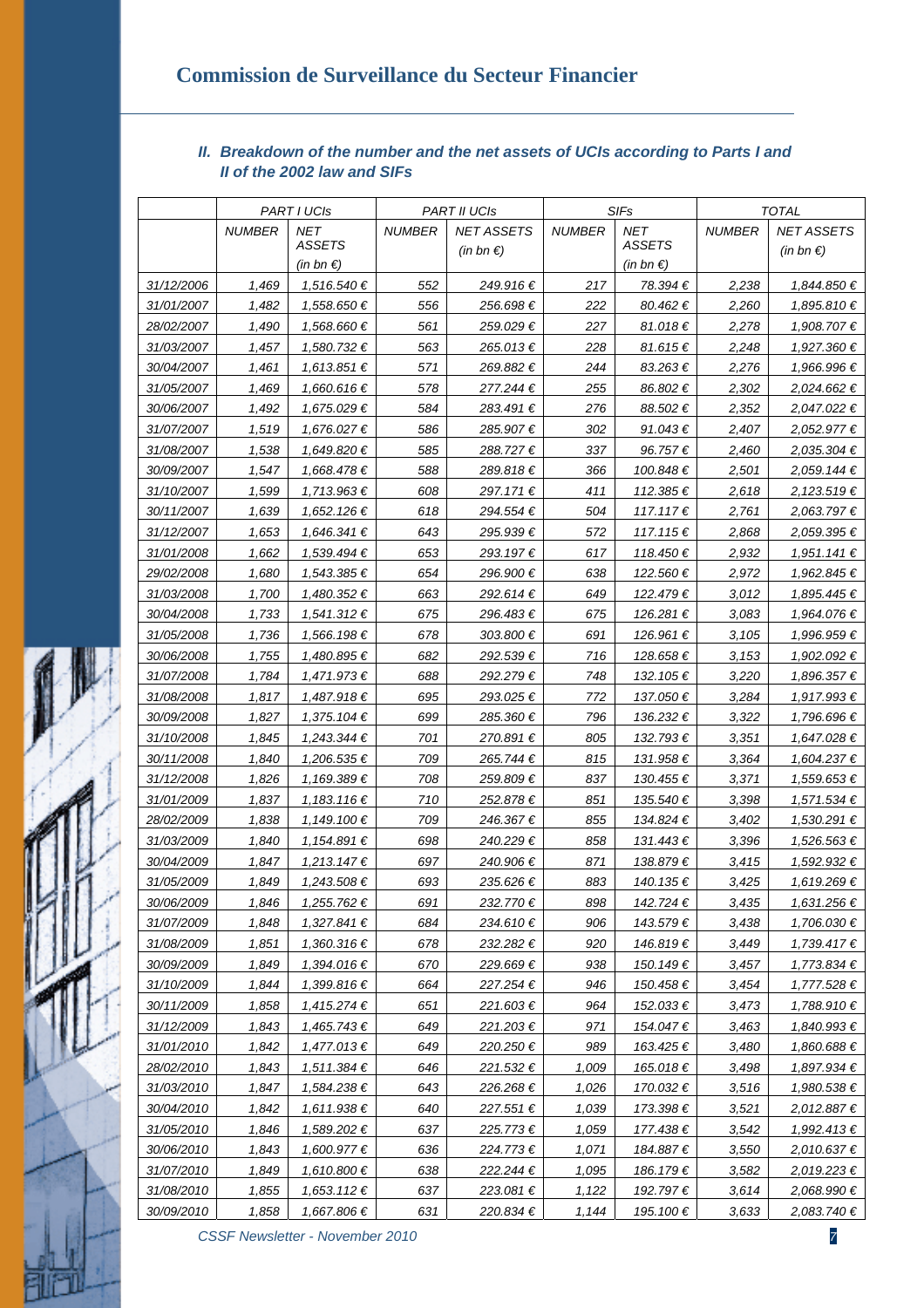## *WARNING: FAKE CSSF WEBSITE*

#### **Press release 10/20 of 21 October 2010**

*The CSSF would like to warn all professionals in the financial sector and the public in general that a fake CSSF website -[www.luxcssf.org-](http://www.luxcssf.org/)falsely claiming to be the CSSF's official website has been created to deceive Internet users. Some pages on the fake website could cause unsuspecting visitors, or persons contacted by other means making reference to the fake website, to reveal their email addresses and other information to the site's operators. The existence of the fake website has been reported to the Luxembourg public prosecutor.* 

*The only official CSSF website is [www.cssf.lu.](http://www.cssf.lu/index.php?&L=1)* 

# $S$  **TATISTICS**

#### **DEVELOPMENT OF TOTAL EMPLOYMENT IN THE SUPERVISED ESTABLISHMENTS**



Please note that owing to problems relating to electronic reporting of management companies, the total employment figure is provisional.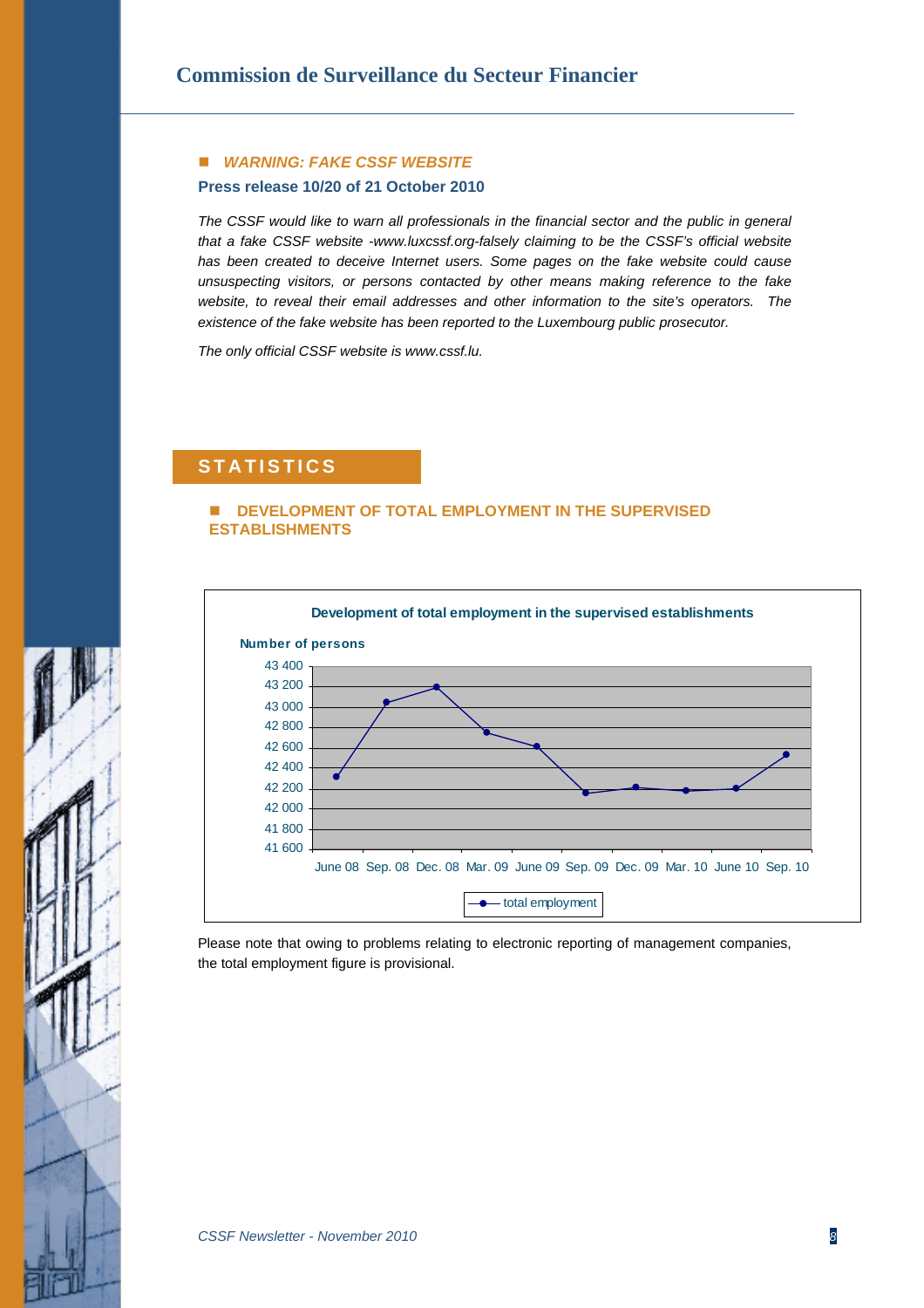#### **BANKS**

**Decrease in the banks' balance sheet total as at 30 September 2010** 



The balance sheet total decreased by 1.75% over one month. On a yearly basis, the decrease reached 4.60%.

#### **INVESTMENT FIRMS**

**Increase in the investment firms' balance sheet total as at 30 September 2010** 



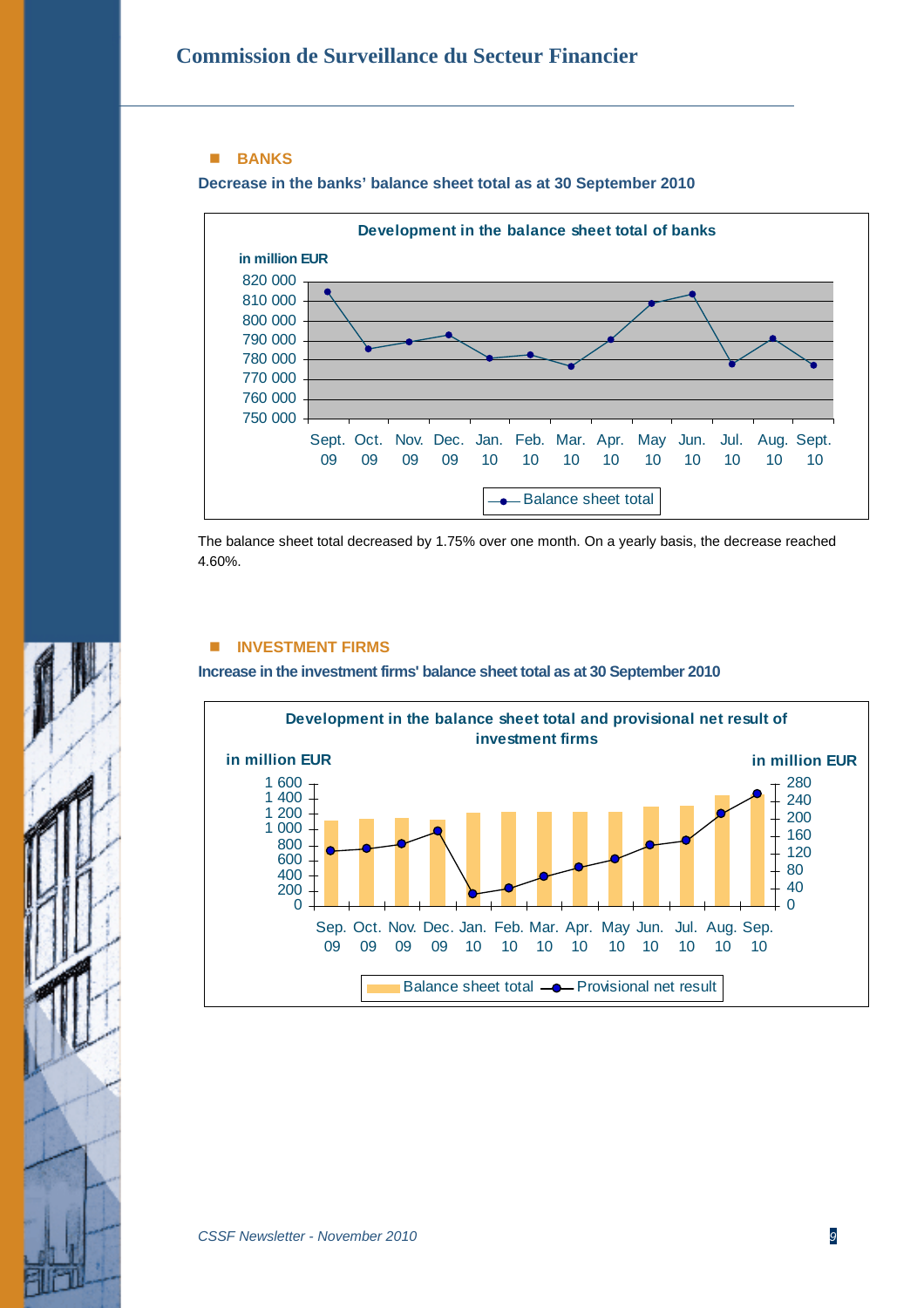# **OTHER PROFESSIONALS OF THE FINANCIAL SECTOR (PFS)**

**Decrease in the PFS' balance sheet total as at 30 September 2010** 



### **SUPPORT PFS**

**Increase in the support PFS' balance sheet total as at 30 September 2010** 



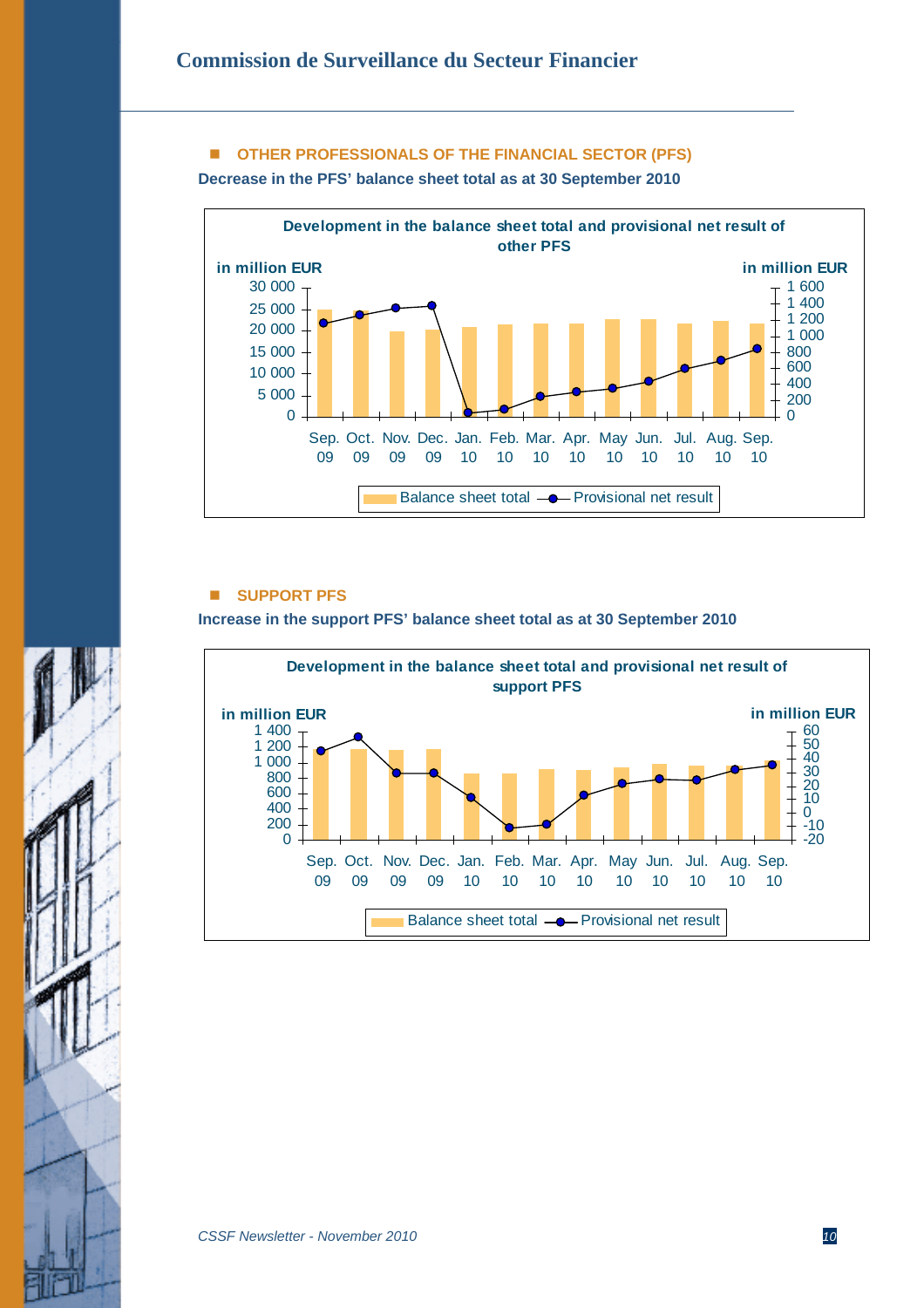#### **MANAGEMENT COMPANIES**

#### **Authorisation of three new management companies under Chapter 13 of the law of 20 December 2002 relating to undertakings for collective investment**

The CSSF has registered three new management companies on the official list of management companies governed by Chapter 13 of the law of 20 December 2002 concerning undertakings for collective investment, namely:

Il s'agit des entités suivantes :

ETHENEA INDEPENDENT INVESTORS S.A.

FUNDS MANAGEMENT COMPANY S.A.

RENAISSANCE ASSET MANAGERS (LUXEMBOURG) S.A.

These management companies are exclusively active in the field of collective management.

Following the withdrawal of UBS SHORT-TERM INVESTMENT MANAGEMENT COMPANY S.A., UBS STRATEGY FUND MANAGEMENT COMPANY S.A., UBS MONEY MARKET FUND MANAGEMENT COMPANY S.A., UBS DYNAMIC FLOOR FUND MANAGEMENT COMPANY S.A., the number of management companies governed by Chapter 13 of the law of 20 December 2002 concerning undertakings for collective investment and allowed to benefit from the European passport since 13 February 2004 by way of free establishment or free provision of services in another EU Member State amounts to 190 as at 9 November 2010.

#### **PENSION FUNDS, SICARS AND AUTHORISED SECURITISATION UNDERTAKINGS**

#### **Registration of five investment companies in risk capital (SICARs)**

Since the publication of the last Newsletter, five SICARs have been registered on the official list of SICAR's governed by the law of 15 June 2004 relating to investment companies in risk capital (SICAR).

The following SICARs have been registered on the official list:

PARTHENOS S.A. SICAR, 19-21, Boulevard Prince Henri, L-1724 Luxembourg

QUREINVEST II (SCS) SICAR, 231, Val des Bons-Malades, L-1724 Luxembourg

QUREINVEST II INVESTMENTS (SCA) SICAR, 231, Val des Bons-Malades, L-1724 Luxembourg

CREATHOR VENTURE FUND III (SCS) SICAR, 5, avenue Gaston Diderich, L-1420 LUXEMBOURG

CREATHOR VENTURE FUND III PARALLEL (SCS) SICAR, 5, avenue Gaston Diderich, L-1420 Luxembourg

As at 4 November 2010, the number of SICARs registered on the official list amounted to 239 entities.

As at 4 November 2010, 15 pension funds in the form of pension savings companies with variable capital (sepcav) and pension savings associations (assep) were registered on the official list of pension funds subject to the law of 13 July 2005.

The number of professionals authorised to act as liability managers for pension funds subject to the law of 13 July 2005 amounted to 13 as at 4 November 2010.

The number of securitisation undertakings authorised by the CSSF in accordance with the law of 22 March 2004 on securitisation amounted to 25 entities as at 4 November 2010.

**CSSF Newsletter - November 2010** 11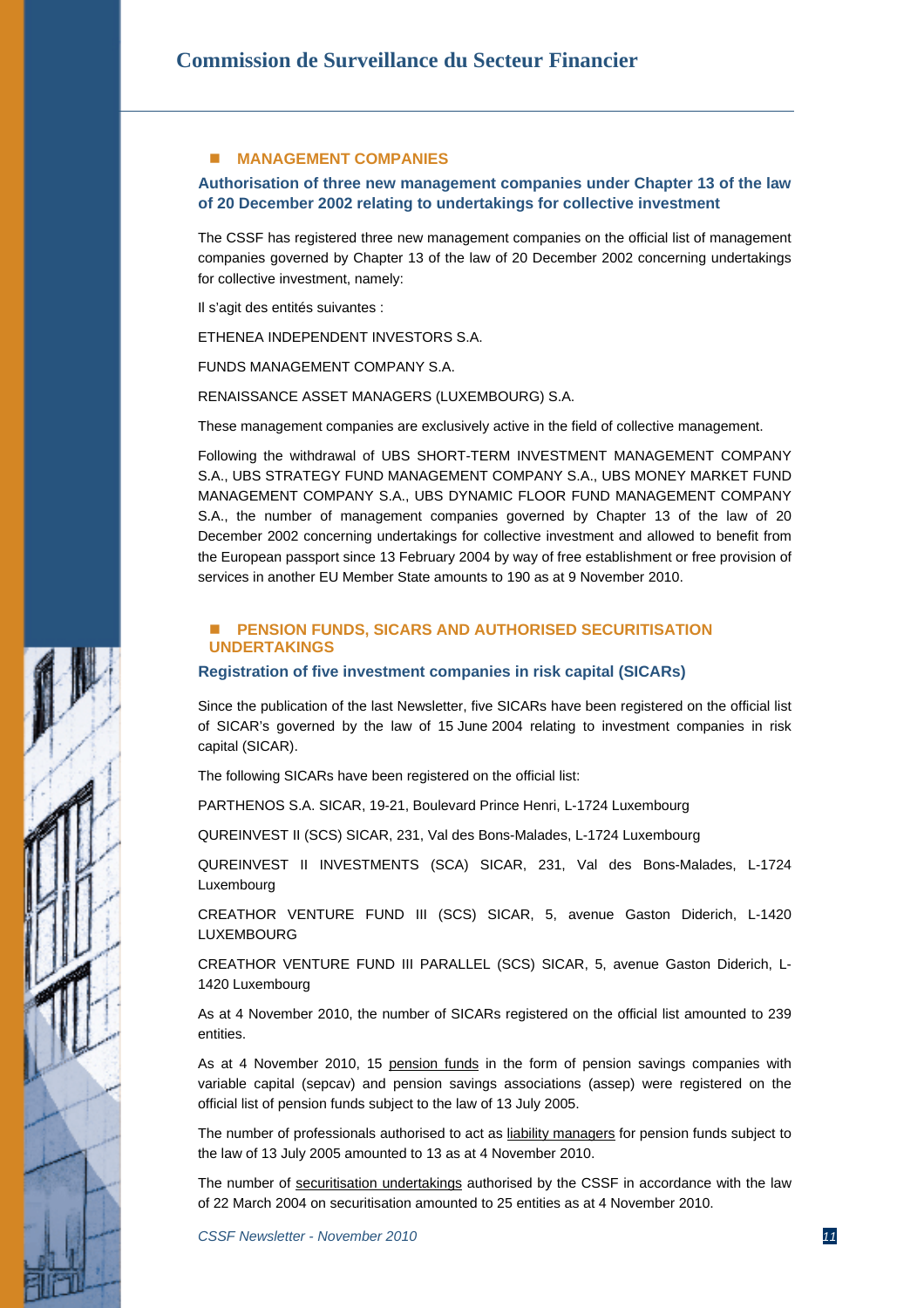# **UCI STATISTICS**

### **Quarterly statistics on the undertakings for collective investment industry – Situation as at 30 September 2010**

Every three months, in addition to the monthly statistics, the CSSF newsletter provides more detailed information on the investment fund sector, in particular regarding the origin of the promoters and the investment policy of the UCIs.

#### **NUMBER OF UCIS**





| Law, Part/legal form | <b>FCP</b> | <b>SICAVS</b> | <b>Others</b> | <b>Total</b> |
|----------------------|------------|---------------|---------------|--------------|
| Part I (law 2002)    | 1.181      | 677           |               | 1,858        |
| Part II (law 2002)   | 283        | 342           | 6             | 631          |
| <b>SIFs</b>          | 475        | 654           | 15            | 1.144        |
| <b>TOTAL</b>         | 1.939      | 1.673         | 21            | 3,633        |

# **NET ASSETS OF UCIS**



| Distribution according to law and part<br>applicable |  |
|------------------------------------------------------|--|
| Part I (law 2002) - 80.04%                           |  |
| Part II (law 2002) - 10.60%                          |  |
| $\blacksquare$ SIF - 9.36%                           |  |

| Law, Part/legal form<br>(in bn EUR) | <b>FCP</b> | <b>SICAV<sub>s</sub></b> | <b>Others</b> | <b>Total</b> |
|-------------------------------------|------------|--------------------------|---------------|--------------|
| Part I (law 2002)                   | 464.877    | 1.202.929                | 0.000         | 1,667.806    |
| Part II (law 2002)                  | 82.209     | 137.689                  | 0.936         | 220.834      |
| <b>SIFs</b>                         | 83.587     | 105.838                  | 5.675         | 195.100      |
| TOTAL                               | 630.673    | 1.446.456                | 6.611         | 2,083.740    |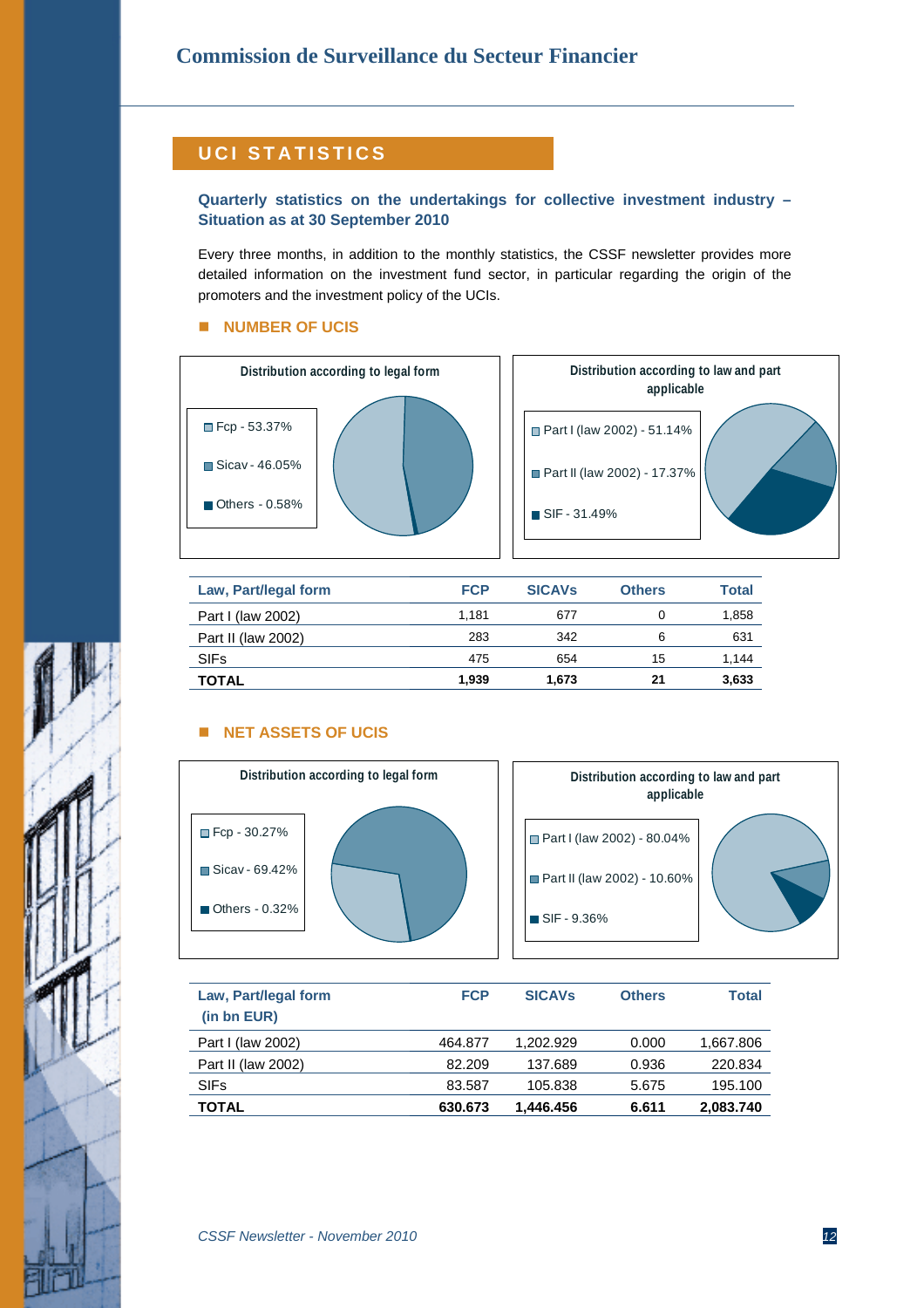# **UCI STATISTICS**

### **ORIGIN OF THE PROMOTERS OF LUXEMBOURG UCIS**

|                      | <b>Net assets</b><br>(in bn EUR) | In $%$ |
|----------------------|----------------------------------|--------|
| <b>United States</b> | 460.635                          | 22.1%  |
| Germany              | 369.522                          | 17.7%  |
| Switzerland          | 324.118                          | 15.6%  |
| <b>Great Britain</b> | 278.998                          | 13.4%  |
| France               | 170.686                          | 8.2%   |
| Italy                | 170.628                          | 8.2%   |
| Belgium              | 115.055                          | 5.5%   |
| Netherlands          | 41.924                           | 2.0%   |
| Sweden               | 34.984                           | 1.7%   |
| Luxembourg           | 31.198                           | 1.5%   |
| <b>Others</b>        | 85.992                           | 4.1%   |
| TOTAL                | 2.083.740                        | 100%   |

#### **DEVELOPMENT IN THE NUMBER OF UNITS**



#### **INVESTMENT POLICY OF LUXEMBOURG UCIS**

|                                             | <b>Net assets</b> |
|---------------------------------------------|-------------------|
|                                             | (in bn EUR)       |
| Fixed-income transferable securities (*)    | 910.607           |
| Variable-yield transferable securities (**) | 611.979           |
| Mixed transferable securities (***)         | 353.602           |
| Fund of funds (****)                        | 151.555           |
| Cash                                        | 8.207             |
| Real estate                                 | 20.310            |
| Futures, options, warrants                  | 20.281            |
| Others (*****)                              | 7.199             |
| TOTAL                                       | 2.083.740         |

(\*) Including EUR 296.497 billion in money market instruments and other short-term securities

(\*\*) Including EUR 5.673 billion in non-listed transferable securities and EUR 0.209 billion in venture capital

(\*\*\*) Including EUR 2.361 billion in non-listed transferable securities and EUR 0.376 billion in venture capital (\*\*\*\*) Including EUR 0.245 billion in non-listed transferable securities and EUR 0.002 billion in venture capital (\*\*\*\*\*) Including EUR 0.082 billion in venture capital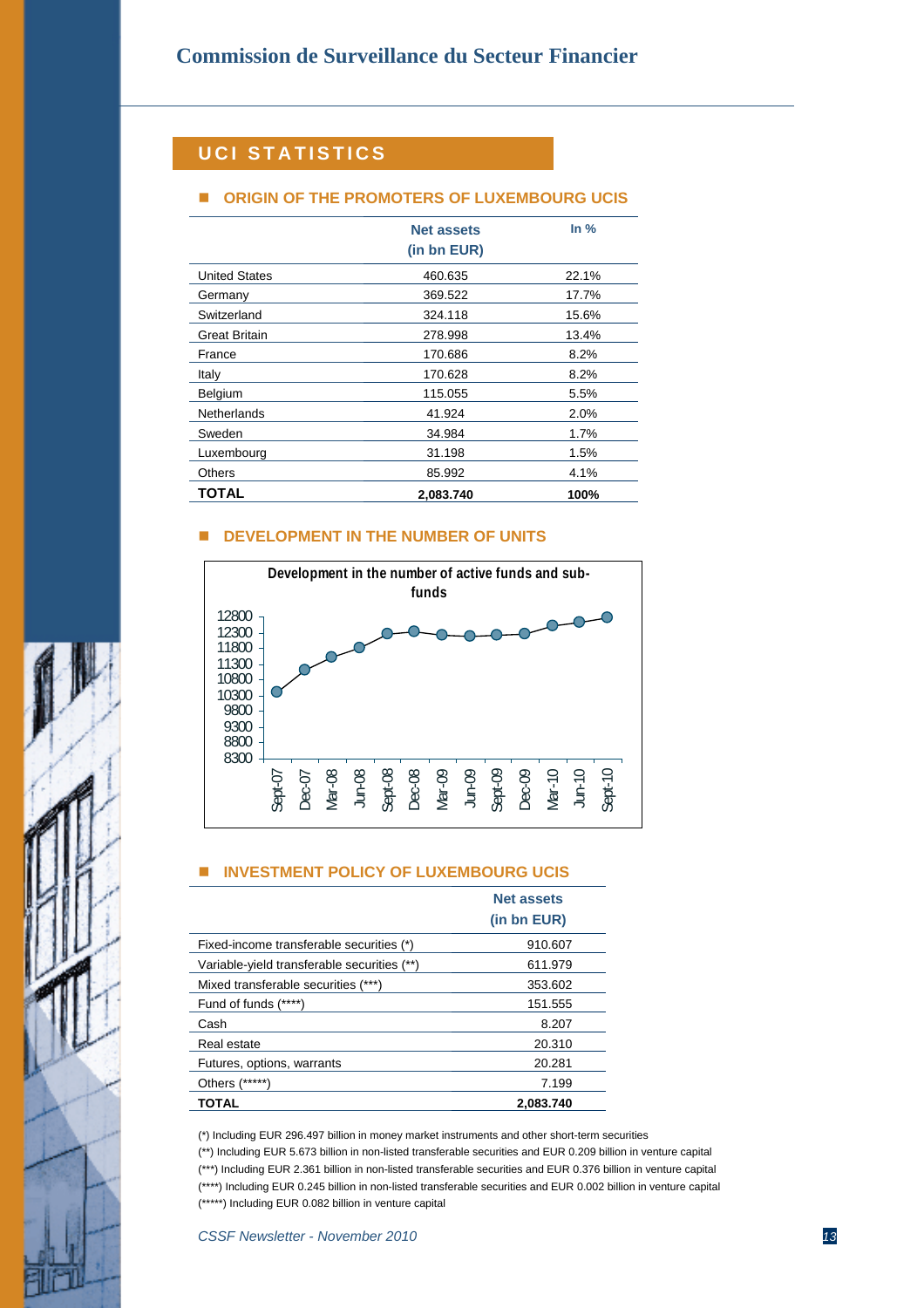#### **PROSPECTUSES FOR SECURITIES IN THE EVENT OF AN OFFER TO THE PUBLIC OR ADMISSION TO TRADING ON A REGULATED MARKET (PART II AND PART III, CHAPTER 1 OF THE LAW ON PROSPECTUSES FOR SECURITIES)**

# **1. APPROVALS**

In October 2010, a total of 96 documents have been approved by the CSSF, i.e. 25 prospectuses, 28 base prospectuses and 43 supplements.







ï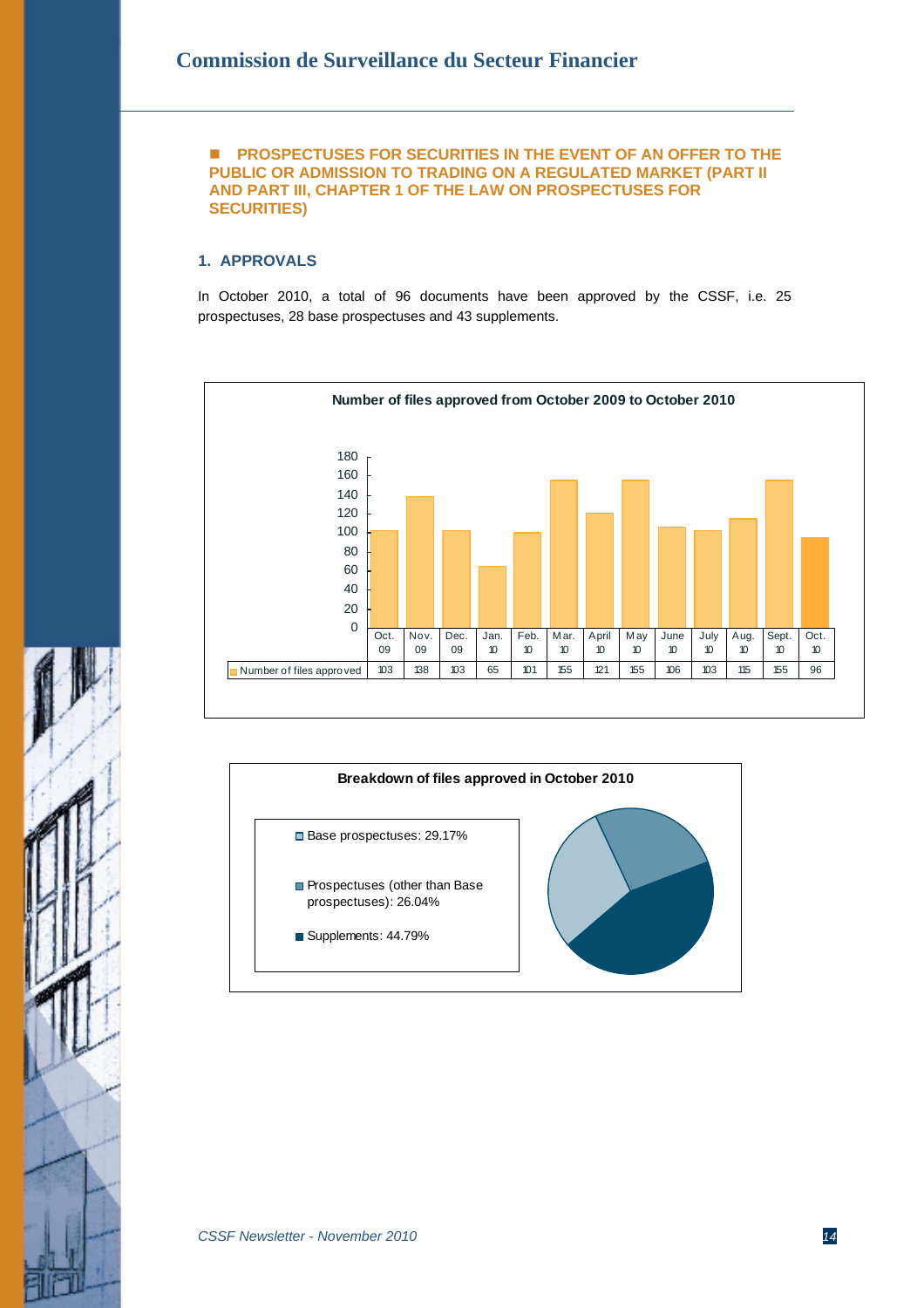#### **2. NOTIFICATIONS**

#### **2.1. Notifications received by the CSSF**

In October 2010, the CSSF received 28 notifications relating to prospectuses and base prospectuses and 27 notifications relating to supplements from the competent authorities of several EU Member States.



#### **2.2. Notifications sent by the CSSF**

In October 2010, the CSSF sent notifications concerning 23 prospectuses and base prospectuses and 25 supplements<sup>1</sup> it has approved to the competent authorities of the EU Member States.



<sup>1</sup> *This figure is the number of prospectuses, base prospectuses and supplements for which the CSSF sent one or several notifications. Where notifications have been sent at different dates and/or in several Member States, only the first notification is included in the statistical calculations. Each document notified in one or several Member States is thus only counted once.* 

*CSSF Newsletter - November 2010 15*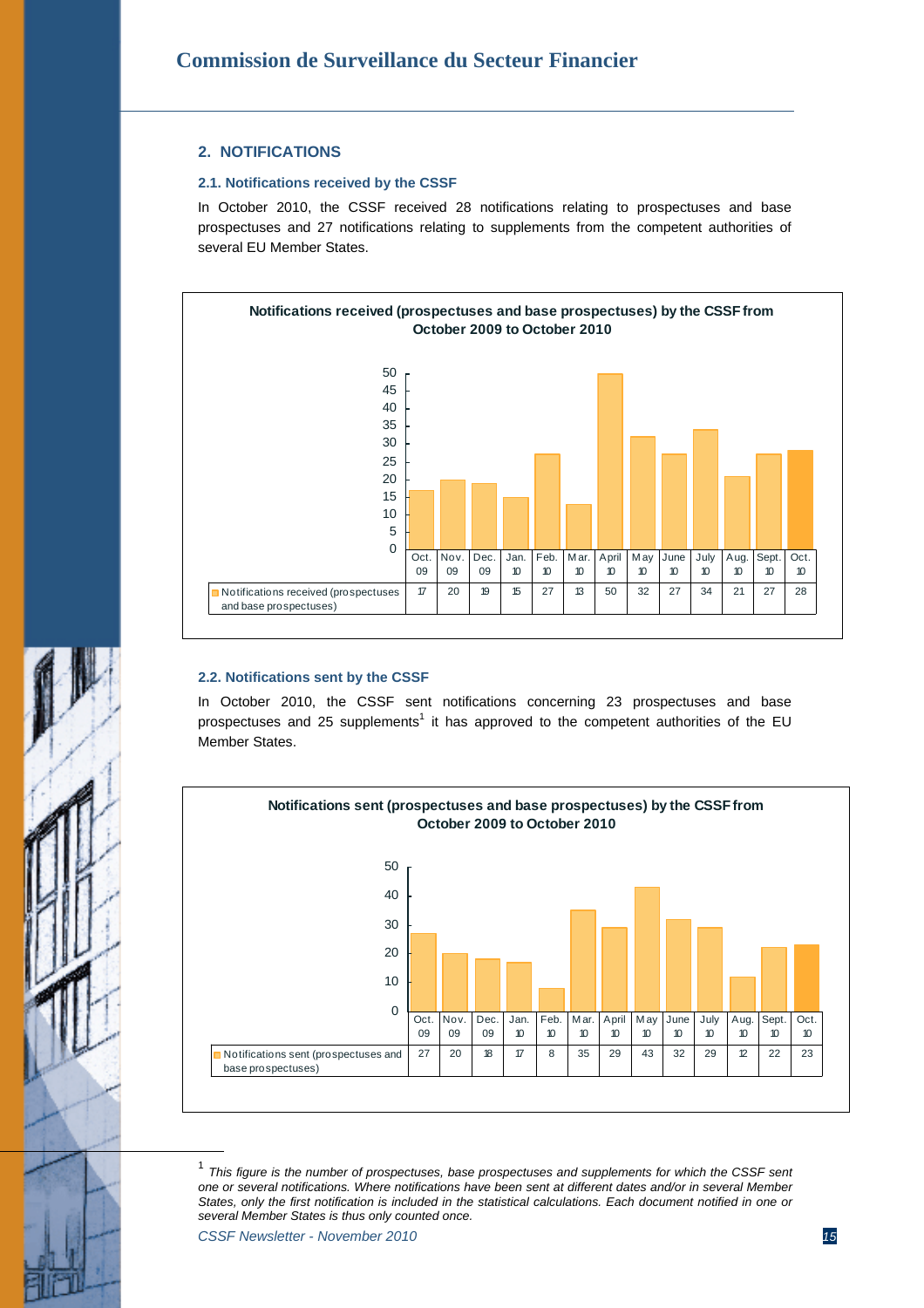#### **ISSUERS FOR WHICH LUXEMBOURG IS THE HOME MEMBER STATE PURSUANT TO THE LAW OF 11 JANUARY 2008 ON TRANSPARENCY REQUIREMENTS FOR ISSUERS OF SECURITIES (THE "TRANSPARENCY LAW")**

During October 2010, 8 issuers have chosen Luxembourg as home Member State for the purposes of the Transparency Law. Moreover, 4 issuers were removed from the list due to the fact that they do not have securities admitted to trading on any regulated market situated or operating in an EEA country any more.

As at 10 November 2010, 727 issuers, subject to the supervision of the CSSF, were included on the list of issuers for which Luxembourg is the home Member State pursuant to the Transparency Law.

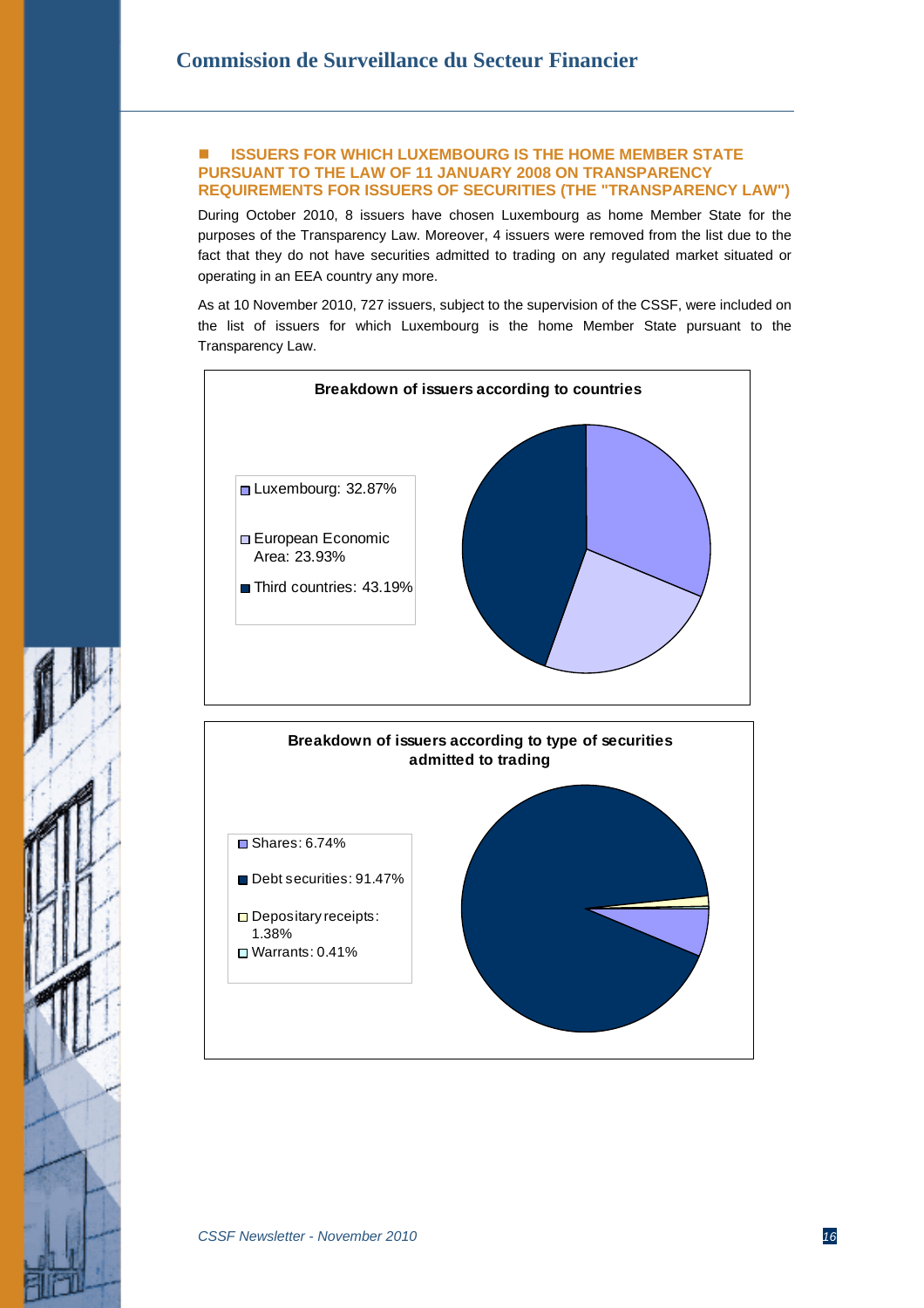# **OFFI CIAL LISTS**

#### **LIST OF BANKS**

**Change of denomination:**

NORD EUROPE PRIVATE BANK became **UFG-LFP PRIVATE BANK** 

#### **Change of address:**

**HSBC Trinkaus & Burkhardt (International) S.A.** 8, rue Lou Hemmer, L-1748 Luxembourg – Findel

#### **LIST OF OTHER PROFESSIONALS OF THE FINANCIAL SECTOR (PFS)**

#### **New authorisation:**

#### **LUXEMBOURG E-ARCHIVING S.A.**

4, route d'Arlon, L-8399 Windhof Statuses: client communication agent, secondary IT systems and communication networks operator of the financial sector

Ministerial authorisation of 20 September 2010

#### **Voluntary withdrawals:**

#### **VECO TRUST (LUXEMBOURG) S.A.**

Withdrawal on 6 October 2010

#### **VR NETZE LUXEMBOURG S.A R.L.**

4, rue Thomas Edison, L-1445 Strassen Withdrawal on 31 October 2010

#### **Extension of status:**

#### **ANPHIKO ASSET MANAGEMENT S.A.**

Statuses: registrar agent, domiciliation agent of companies and professional performing services of setting-up and of management of companies Ministerial authorisation of 20 October 2010

#### **Changes of address:**

**FIDESSA S.A.** 51, Allée Scheffer, L-2520 Luxembourg

#### **FUCHS & ASSOCIES FINANCE S.A.** 47, boulevard Prince Henri, L-1724 Luxembourg

**HALIAN PSF S.à R.L.**  23, rue des Bruyères, L-1274 Howald

**JTC (LUXEMBOURG) S.A.** 46a, avenue John F. Kennedy, L-1855 Luxembourg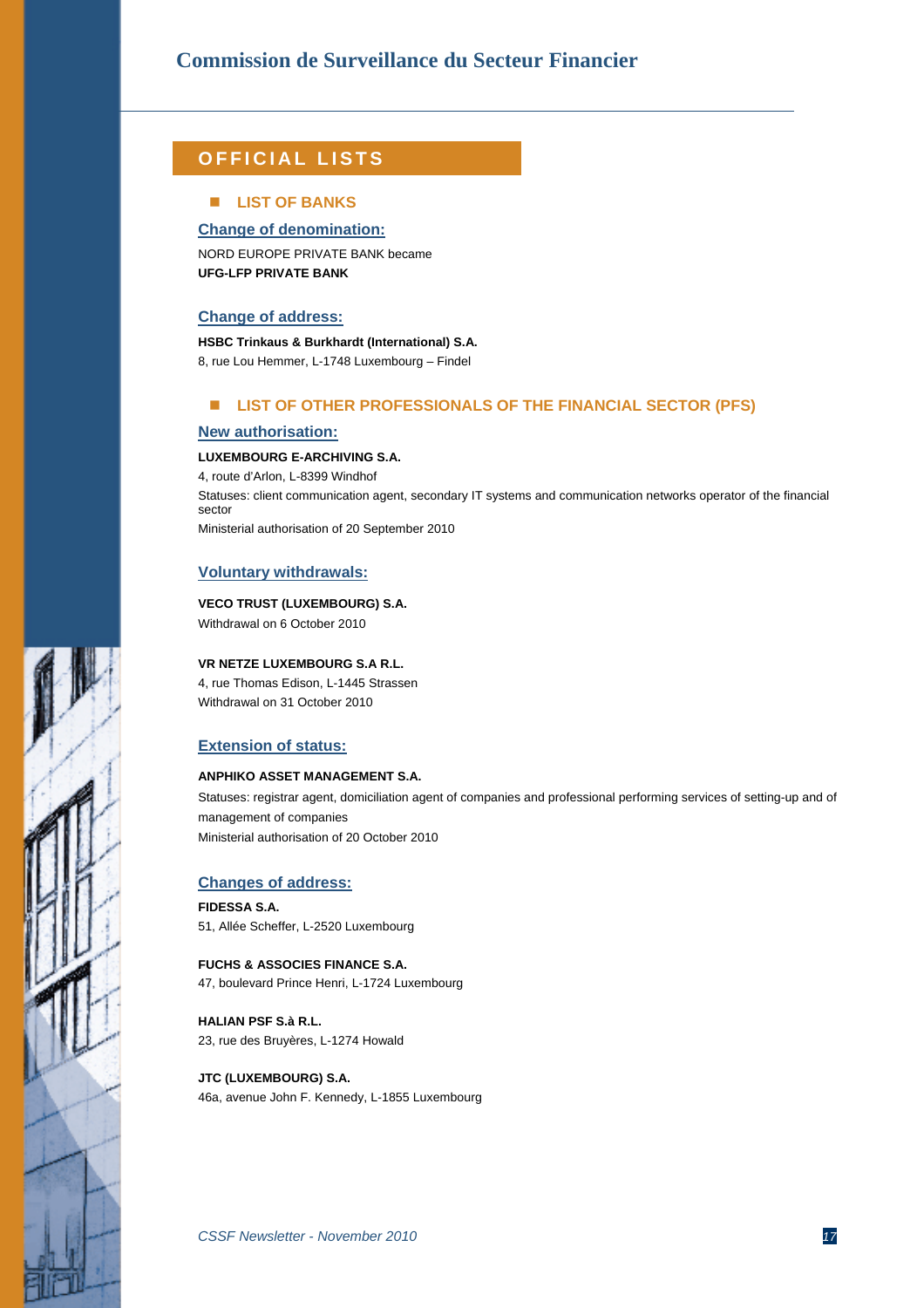### **LIST OF MANAGEMENT COMPANIES**

**New authorisation:**

**FUNDS MANAGEMENT COMPANY S.A.**

3, boulevard Royal, L-2449 Luxembourg

#### **Withdrawals:**

**UBS MONEY MARKET FUND MANAGEMENT COMPANY S.A.** 33A, avenue J. F. Kennedy, L-1855 Luxembourg

**UBS DYNAMIC FLOOR FUND MANAGEMENT COMPANY S.A.** 33A, avenue J. F. Kennedy, L-1855 Luxembourg

**UBS SHORT TERM INVEST MANAGEMENT COMPANY S.A.** 33A, avenue J. F. Kennedy, L-1855 Luxembourg

**UBS STRATEGY FUND MANAGEMENT COMPANY S.A.** 33A, avenue J. F. Kennedy, L-1855 Luxembourg

#### **Changes of address:**

**CALLANDER MANAGERS S.A.** 30, boulevard Joseph II, L-1840 Luxembourg

**CMI ASSET MANAGEMENT (LUXEMBOURG) S.A.** 40, avenue Monterey, L-2163 Luxembourg

**SMART ASSET MANAGEMENT (LUXEMBOURG) S.A.** 24, rue des Genêts, L-1621 Luxembourg

#### **LIST OF SECURITISATION UNDERTAKINGS**

#### **Changes of address:**

**AIV S.A.** 9B, Boulevard Prince Henri, L-1724 Luxembourg

**ALLEGRO INVESTMENT CORPORATION S.A.** 9B, Boulevard Prince Henri, L-1724 Luxembourg

**BLUEORCHARD LOANS FOR DEVELOPMENT S.A.** 9B, Boulevard Prince Henri, L-1724 Luxembourg

**LEVADE S.A.** 9B, Boulevard Prince Henri, L-1724 Luxembourg

**VIVALDIS – GESELLSCHAFT FÜR STRUKTURIERTE LÖSUNGEN S.A.** 9B, Boulevard Prince Henri, L-1724 Luxembourg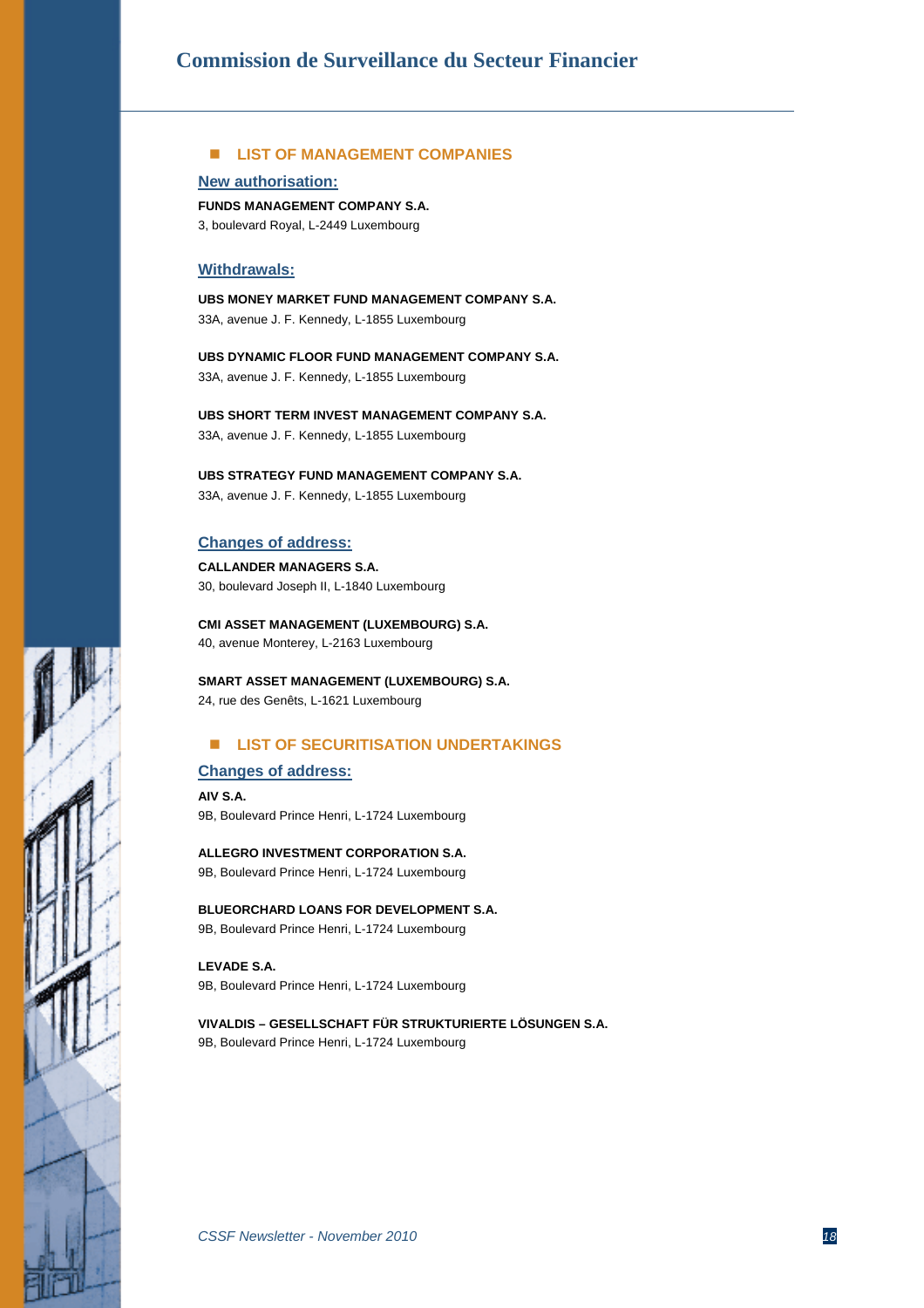#### **LIST OF SICARS**

#### **New authorisations:**

#### **CREATHOR VENTURE FUND III (SCS) SICAR**

5, avenue Gaston Diderich, L-1420 Luxembourg

#### **CREATHOR VENTURE FUND III PARALLEL (SCS) SICAR**

5, avenue Gaston Diderich, L-1420 Luxembourg

#### **PARTHENOS S.A. SICAR**

19-21, Boulevard Prince Henri, L-1724 Luxembourg

#### **QUREINVEST II (SCS) SICAR**

231, Val des Bons-Malades, L-2121 Luxembourg

#### **QUREINVEST II INVESTMENTS (SCS) SICAR**

231, Val des Bons-Malades, L-2121 Luxembourg

#### **LIST OF ISSUERS OF SECURITIES FOR WHICH LUXEMBOURG IS THE HOME MEMBER STATE PURSUANT TO THE TRANSPARENCY LAW**

#### **New issuers:**

Abbott Japan Co., Ltd Japan Japan Arpeggio Investment Corporation S.A. Luxembourg Asset-Backed European Securitisation Transaction Five S.A. Luxembourg Banco Itau Europa S.A. **Portugal** Cassa di Risparmio di Bolzano S.p.A. International di Risparmio di Bolzano S.p.A. Charlottenburg Capital International S.à r.l. & Cie SECS Luxembourg European Clean Tech 1 S.E. Luxembourg Geldilux-TS-2010 S.A. Luxembourg Global Investor Solutions I S.A. Communications Controller and Luxembourg

#### **NAME COUNTRY OF INCORPORATION**

- 
- 

#### **Withdrawals:**

Alliance DPR Company Cayman Islands Berica MBS S.R.L. Italy Fund Basket Investments (Jersey) (1) Limited Jersey INVERTOTAL S.A. DE C.V., SOFOM E.N.R. Mexico **ISLES CBO LIMITED** Cayman Islands Mutual Fund Basket Investments (Jersey) (1) Limited Jersey Nordea Bank Danmark A/S Denmark Orion Prime LTD. Singapore Oscar Funding Corp XIV Cayman Islands Sainternational S.A. **Luxembourg** SONATA SECURITIES S.A. Luxembourg VCL NO. 10 S.A. Luxembourg

#### **NAME COUNTRY OF INCORPORATION**

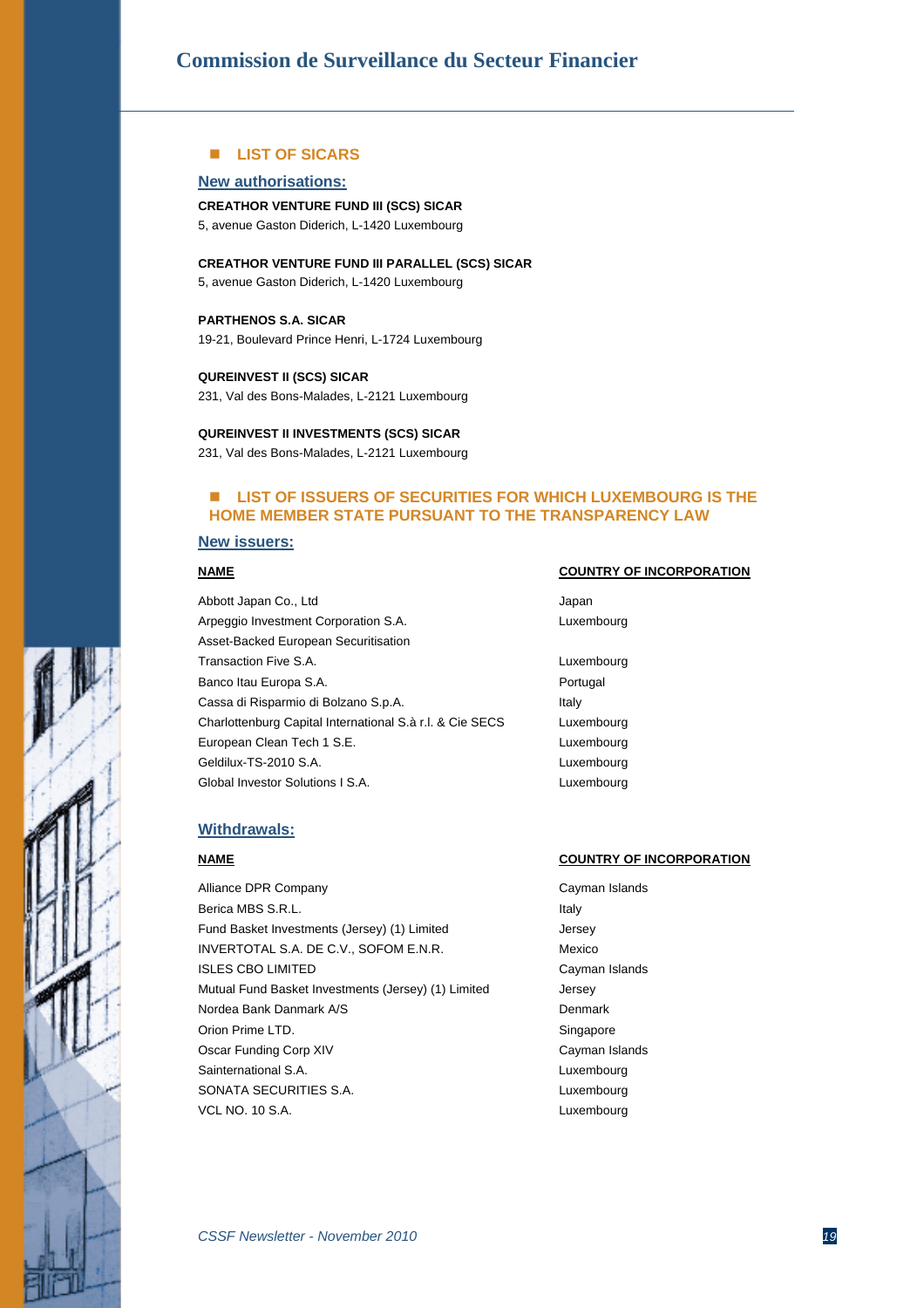#### **LIST OF UNDERTAKINGS FOR COLLECTIVE INVESTMENT (UCIS)**

#### **Registrations and withdrawals from the official list of the Luxembourg undertakings for collective investment during the month of September 2010**

During the month under review, the following forty undertakings for collective investment and specialised investment funds have been registered on the official list:

#### **1) Part I UCIs:**

- AKTIVA FONDER SICAV, 14, boulevard Royal, L-2449 Luxembourg
- AWM MULTIMANAGER, 1B, Parc d'activité Syrdall, L-5365 Munsbach
- CASH PLUS, 4, rue Jean Monnet, L-2180 Luxembourg
- COLIN & CIE. FUND, 4, rue Thomas Edison, L-1445 Luxembourg-Strassen
- DIP, 6A, Parc d'activité Syrdall, L-5365 Munsbach
- EM EQUITIES, 2, boulevard Konrad Adenauer, L-1115 Luxembourg
- NATIXIS ABSOLUTE GLOBAL SICAV, 5, allée Scheffer, L-2520 Luxembourg
- PEGASO CAPITAL SICAV, 33, rue de Gasperich, L-5826 Howald-Hesperange
- PLF, 14, Parc d'activité Syrdall, L-5365 Munsbach
- RENAISSANCE ASSET MANAGERS GLOBAL FUNDS, 6, route de Trèves, L-2633 Senningerberg
- SEB SICAV 4, 6A, Circuit de la Foire Internationale, L-1347 Luxembourg

#### **2) SIFs:**

- 1798 FUNDS, 5, allée Scheffer, L-2520 Luxembourg
- A-DKBANKLUX1-FONDS, 5, rue des Labours, L-1912 Luxembourg
- ADVANTAGE PREMIERE FUND S.C.A., SICAV-FIS, 412F, route d'Esch, L-1471 Luxembourg
- ALLIANCEBERNSTEIN STRATEGIC OPPORTUNITIES LUXEMBOURG FUND, 18, rue Eugène Ruppert, L-2453 Luxembourg
- ALPHABRIDGE INVEST S.C.A., SICAV-SIF, 5, allée Scheffer, L-2520 Luxembourg
- ALPSTAR CAPITAL FUNDS S.C.A., 31, Z.A. Bourmicht, L-8070 Bertrange
- ALURA CAPITAL PARTNERS FUND SICAV-FIS, 20, boulevard Emmanuel Servais, L-2535 Luxembourg
- BTMU GS US INTERMEDIATE CORPORATE FUND, 287-289, route d'Arlon, L-1150 Luxembourg
- BTMU PIMCO US INTERMEDIATE CORPORATE FUND, 287-289, route d'Arlon, L-1150 Luxembourg
- CAPMAN MEZZANINE V FUND FCP-SIF, 5, rue Guillaume Kroll, L-1882 Luxembourg
- CARDEA INTERNATIONAL FUND S.C.A., SICAV-SIF, 15, rue Edward Steichen, L-2540 Luxembourg
- CHI-SQUARE S.C.A., SICAV-FIS, 16, boulevard Royal, L-2449 Luxembourg
- DWS INDIA CONSUMPTION EQUITY MASTER FUND, 2, boulevard Konrad Adenauer, L-1115 Luxembourg
- GLENDEVON KING GLOBAL FUND SICAV-SIF, 33, rue de Gasperich, L-5826 Howald-Hesperange
- GOLDING MEZZANINE SICAV-FIS V, 43, avenue J-F Kennedy, L-1855 Luxembourg
- IMMOFINRE II SCA, SICAV-FIS, 2, avenue Charles de Gaulle, L-1653 Luxembourg
- INVESCO REAL ESTATE UK III FUND, 20, rue de la Poste, L-2346 Luxembourg
- JUNE S.C.A., SICAV-FIS, 2, avenue Charles de Gaulle, L-1653 Luxembourg
- KIRCHBERG SECURITIES FINANCE FUND, SICAV-SIF, 46, avenue J-F Kennedy, L-1855 Luxembourg
- LEUDELANGE FUND, SICAV-SIF, 8, rue Lou Hemmer, L-1748 Findel-Golf
- LION FUND, 14, boulevard Royal, L-2449 Luxembourg
- MAGNITUDE FUND, 6A, Circuit de la Foire Internationale, L-1347 Luxembourg
- MERIT CAPITAL SICAV-SIF, 14, boulevard Royal, L-2449 Luxembourg
- MHTB JAPAN EQUITY FUND, 1B, Parc d'activité Syrdall, L-5365 Munsbach
- MIZUHO TB FUND, 1B, Parc d'activité Syrdall, L-5365 Munsbach
- NEXT ESTATE INCOME FUND, 33, rue de Gasperich, L-5826 Howald-Hesperange
- PARTHENA REYS PERENNIAL FUND S.C.A., SICAV-FIS, 291, route d'Arlon, L-1150 Luxembourg
- 
- PHENIX INVESTMENTS FUND, 20, boulevard Emmanuel Servais, L-2535 Luxembourg • VESTA INVESTMENT SICAV, 12, rue Eugène Ruppert, L-2453 Luxembourg

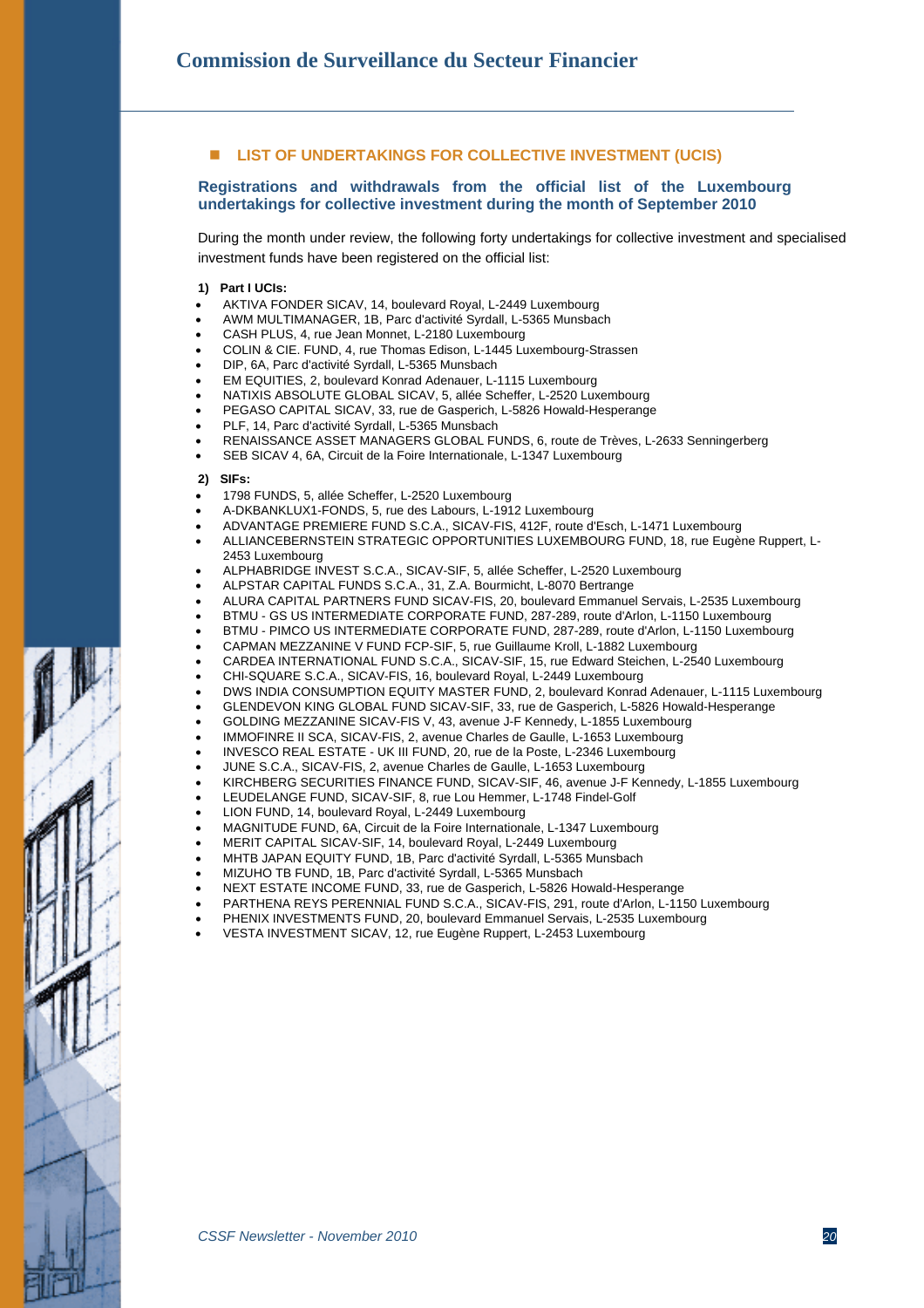The following twenty-one undertakings for collective investment and specialised investment funds have been withdrawn from the official list in September 2010:

**1) Part I UCIs:**

- ALLIANZ FONDS PORTFOLIO ERTRAG, 6A, route de Trèves, L-2633 Senningerberg
- ANIMA SICAV, 6, boulevard Joseph II, L-1840 Luxembourg
- CREDITANSTALT GLOBAL MARKETS UMBRELLA FUND, 11, rue Aldringen, L-1118 Luxembourg
- DWS STEPINVEST BRIC PLUS, 2, boulevard Konrad Adenauer, L-1115 Luxembourg
- LEGG MASON PORTFOLIOS, 145, rue du Kiem, L-8030 Strassen
- NORDLUX, 7, boulevard du Prince Henri, L-1724 Luxembourg
- R&S FONDS, 36, avenue du X Septembre, L-2550 Luxembourg
- UNIGARANTPLUS: EUROPA (2010), 308, route d'Esch, L-1471 Luxembourg

#### **2) Part II UCIs:**

- MULTIMANAGER, 6A, route de Trèves, L-2633 Senningerberg
- SPARINVEST PROPERTY, 69, route d'Esch, L-1470 Luxembourg
- SPECIALS FUND, 50, avenue J-F Kennedy, L-1855 Luxembourg
- THE EXPERTS, 16, boulevard Royal, L-2449 Luxembourg
- THE INDEPENDENT INVESTOR FUND, 16, boulevard Royal, L-2449 Luxembourg
- UNITED FUND OF FUNDS, 23, avenue de la Porte-Neuve, L-2227 Luxembourg

#### **3) SIFs:**

- ALBION ALTERNATIVE EVENT DRIVEN FUND, 46, avenue J-F Kennedy, L-1855 Luxembourg
- EUROPA DYNAMIC, 2, boulevard Konrad Adenauer, L-1115 Luxembourg
- GLENIC ENERGY OCEAN, 32, avenue Monterey, L-2163 Luxembourg
- MILESTONE PROPERTY FUND S.C.A., SICAV-FIS, 5, rue Jean Monnet, L-2180 Luxembourg
- PROTECTED RICHELIEU MANAGED FUND, 6A, route de Trèves, L-2633 Senningerberg
- RIVINGTON REAL ESTATE FUND, FCP SIF, 65, boulevard Grande-Duchesse Charlotte, L-1331 Luxembourg
- SLGB FUND, 33, rue de Gasperich, L-5826 Howald-Hesperange